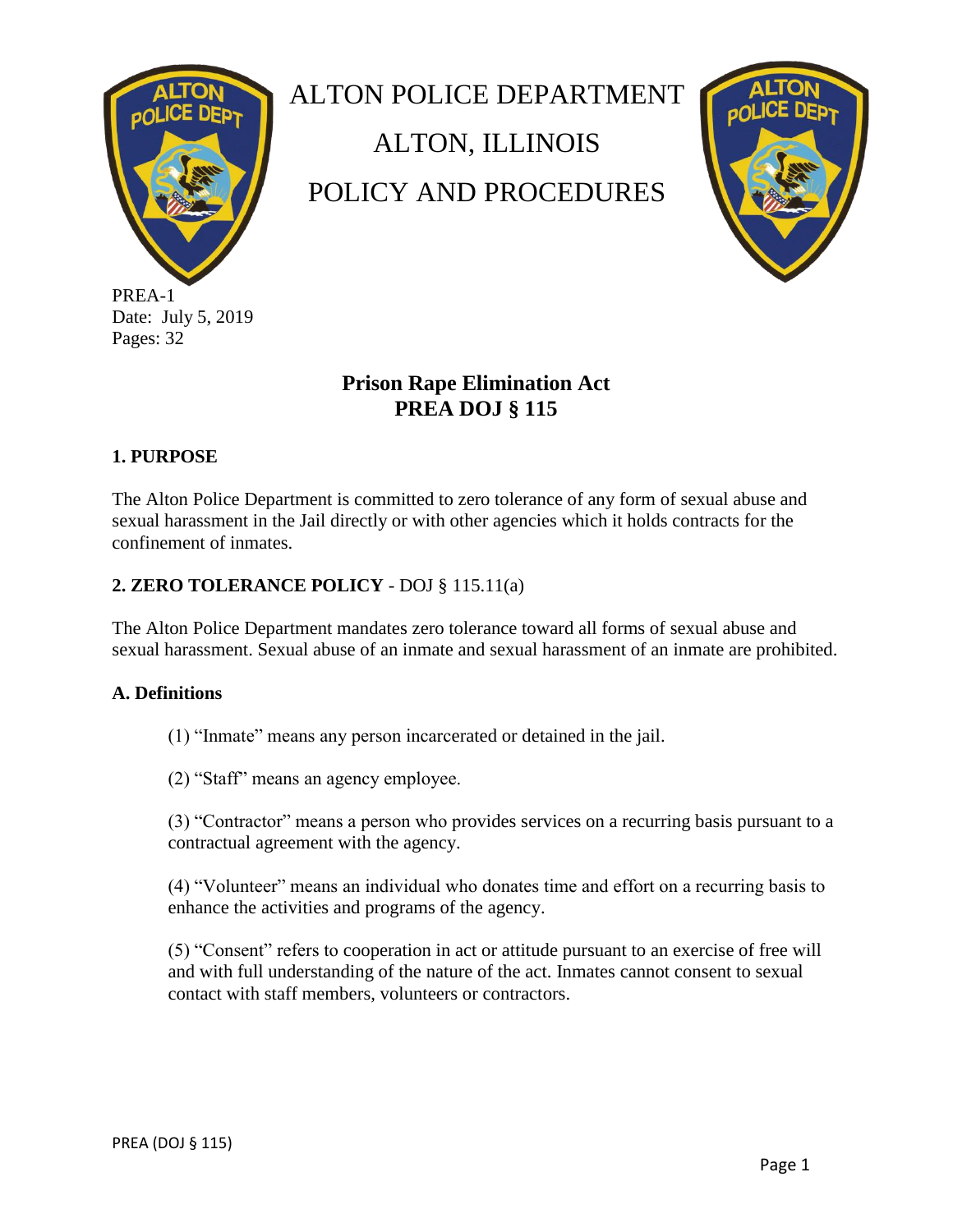#### **B. Sexual Abuse**

(1) "Sexual abuse" includes:

(a) Sexual abuse of an inmate by another inmate; and

(b) Sexual abuse of an inmate by a staff member, contractor, or volunteer.

(2) Sexual abuse of an inmate by another inmate includes any of the following acts, if the victim does not consent, is coerced into such an act by overt or implied threats of violence, or is unable to consent or refuse:

(a) Contact between the penis and the vulva or the penis and the anus, including penetration, however slight.

(b) Contact between the mouth and the penis, vulva, or anus.

(c) Penetration of the anal or genital opening of another person, however slight, by a hand, finger, object, or other instrument; and

(d) Any other intentional touching, either directly or through the clothing, of the genitalia, anus, groin, breast, inner thigh, or the buttocks of another person, excluding contact incidental to a physical altercation.

(3) Sexual abuse of an inmate by a staff member, contractor, or volunteer includes any of the following acts, with or without consent of the inmate:

(a) Contact between the penis and the vulva or the penis and the anus, including penetration, however slight.

(b) Contact between the mouth and the penis, vulva, or anus.

(c) Contact between the mouth and any body part where the staff member, contractor, or volunteer has the intent to abuse, arouse, or gratify sexual desire.

(d) No staff member shall conduct a search of a transgender or intersex inmate solely for the purpose of determining genital status. If the inmate's genital status is unknown, it may be determined during conversations with the inmate, by reviewing medical records, or, if necessary, by learning that information as part of a broader medical examination conducted in private by a medical practitioner.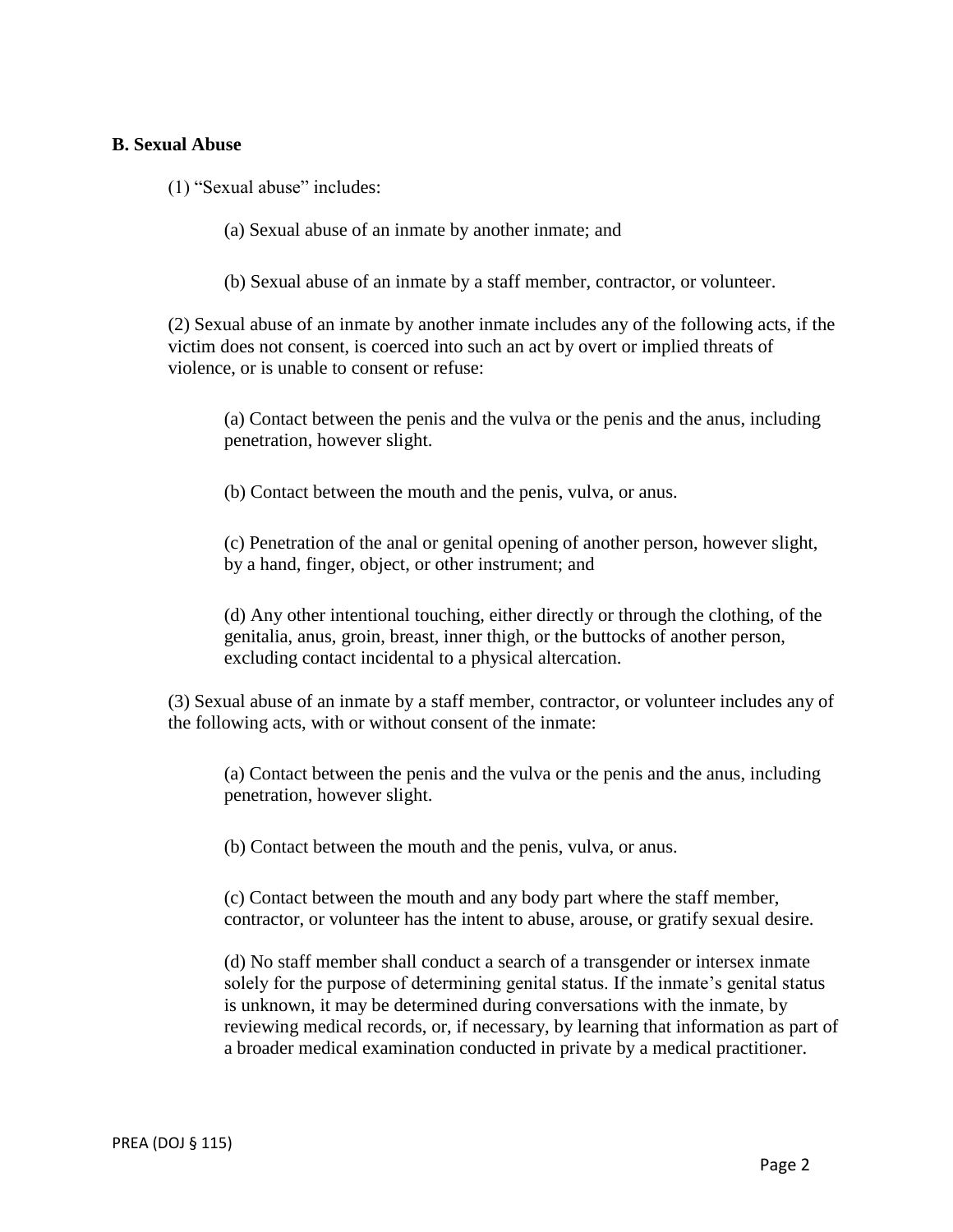(e) Penetration of the anal or genital opening, however slight, by a hand, finger, object, or other instrument, that is unrelated to official duties or where the staff member, contractor, or volunteer has the intent to abuse, arouse, or gratify sexual desire.

(f) Any other intentional contact, either directly or through the clothing, of or with the genitalia, anus, groin, breast, inner thigh, or the buttocks, that is unrelated to official duties or where the staff member, contractor, or volunteer has the intent to abuse, arouse, or gratify sexual desire.

(g) Any attempt, threat, or request by a staff member, contractor, or volunteer to engage in the activities described in paragraphs (a) through (e) of this section.

(h) Any display by a staff member, contractor, or volunteer of his or her uncovered genitalia, buttocks, or breast in the presence of an inmate.

(i) Voyeurism by a staff member, contractor, or volunteer. Voyeurism by a staff member, contractor, or volunteer means an invasion of privacy of an inmate by staff for reasons unrelated to official duties, such as peering at an inmate who is using a toilet in his or her cell to perform bodily functions; requiring an inmate to expose his or her buttocks, genitals, or breasts; or taking images of all or part of an inmate's naked body or of an inmate performing bodily functions.

#### **C. Sexual Harassment**

- (1) "Sexual harassment" includes:
	- (a) Sexual harassment of an inmate by another inmate; and

(b) Sexual harassment of an inmate by a staff member, contractor, or volunteer.

(2) Sexual harassment of an inmate by another inmate includes:

Repeated and unwelcome sexual advances, requests for sexual favors, or verbal comments, gestures, or actions of a derogatory or offensive sexual nature by an inmate directed toward another.

(3) Sexual harassment of an inmate by a staff member, contractor, or volunteer includes:

Repeated verbal comments or gestures of a sexual nature to an inmate by a staff member, contractor, or volunteer, including demeaning references to gender, sexually suggestive or derogatory comments about body or clothing, or obscene language or gestures.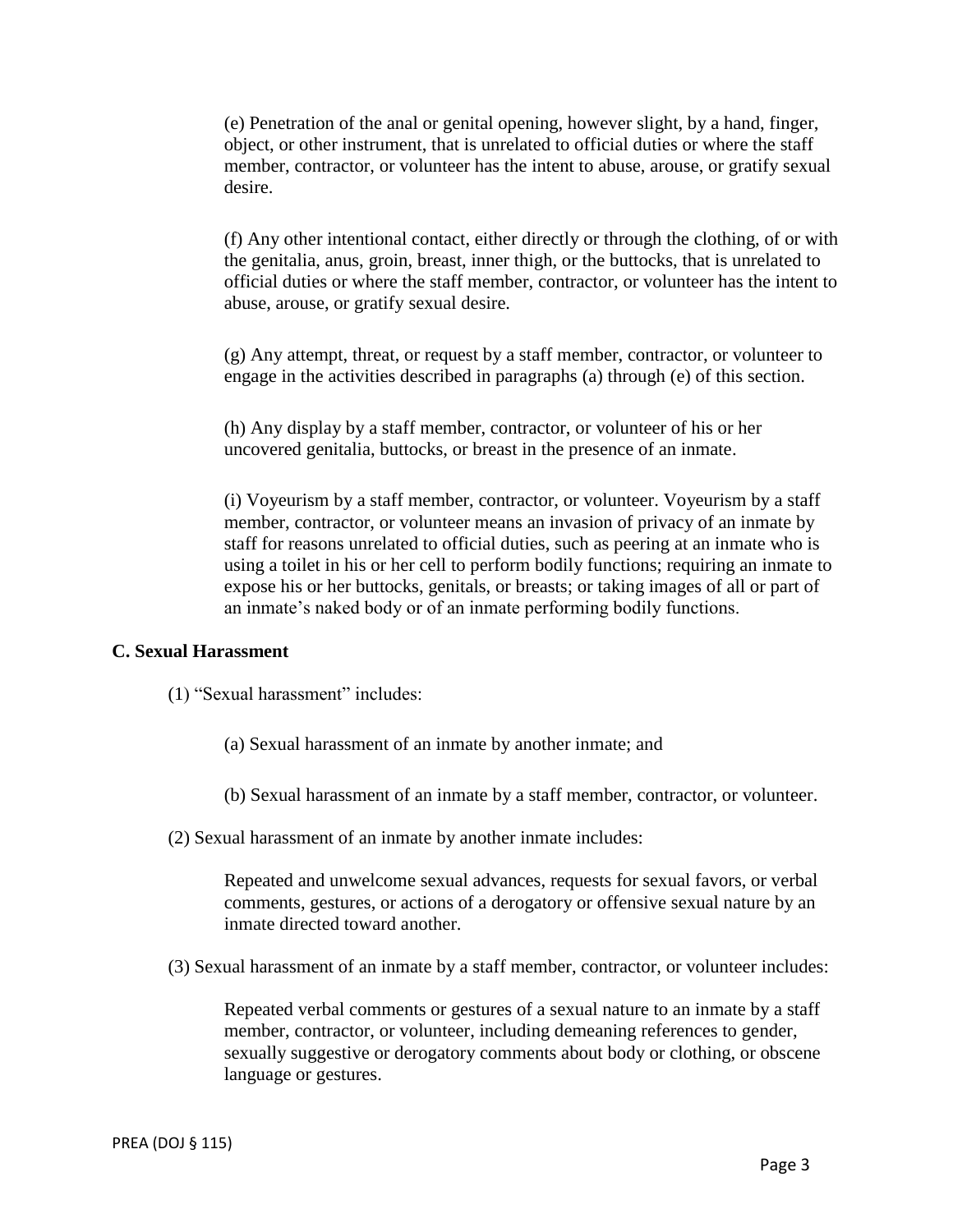## **3. PREA COORDINATOR** - DOJ § 115.11(b)

The Alton Police Department shall designate a PREA Coordinator with sufficient time and authority to develop, implement, and oversee its efforts to comply with the PREA standards. The PREA Coordinator shall be a sworn employee given direct written authority, designated by the Police Chief. The PREA Coordinator shall have the following:

- (1) Autonomy outside the restrictions of the regular chain of command;
- (2) Access to Department leadership on a regular basis;
- (3) Informed staff fully aware of the authority of the position;
- (4) The influence necessary to create and implement agency-wide policies, procedures, and practices, without any interference from other levels of bureaucracy or supervision, and in accordance with the PREA standards and interpretative guidance issued by DOJ.
- (5) Decision-making authority.

#### **4**. **PREVENTING AND DETECTING SEXUAL ABUSE AND HARASSMENT** - DOJ § 115.11

The Alton Police Department shall adopt and implement the following measures to prevent and detect sexual abuse and sexual harassment in its facility:

#### **A. Staffing Plan/Video Monitoring** - DOJ §115.13

(1) In the process of creating and revising a staffing plan to provide for adequate levels of staffing and video monitoring to protect inmates against sexual abuse, the Alton Police Department shall ensure that the following factors are taken into consideration:

- (a) Generally accepted detention and correctional practices;
- (b) Any judicial findings of inadequacy;
- (c) Any findings of inadequacy from Federal investigative agencies;
- (d) Any findings of inadequacy from internal or external oversight bodies;
- (e) All components of the facility's physical plan;
- (f) The composition of the inmate population;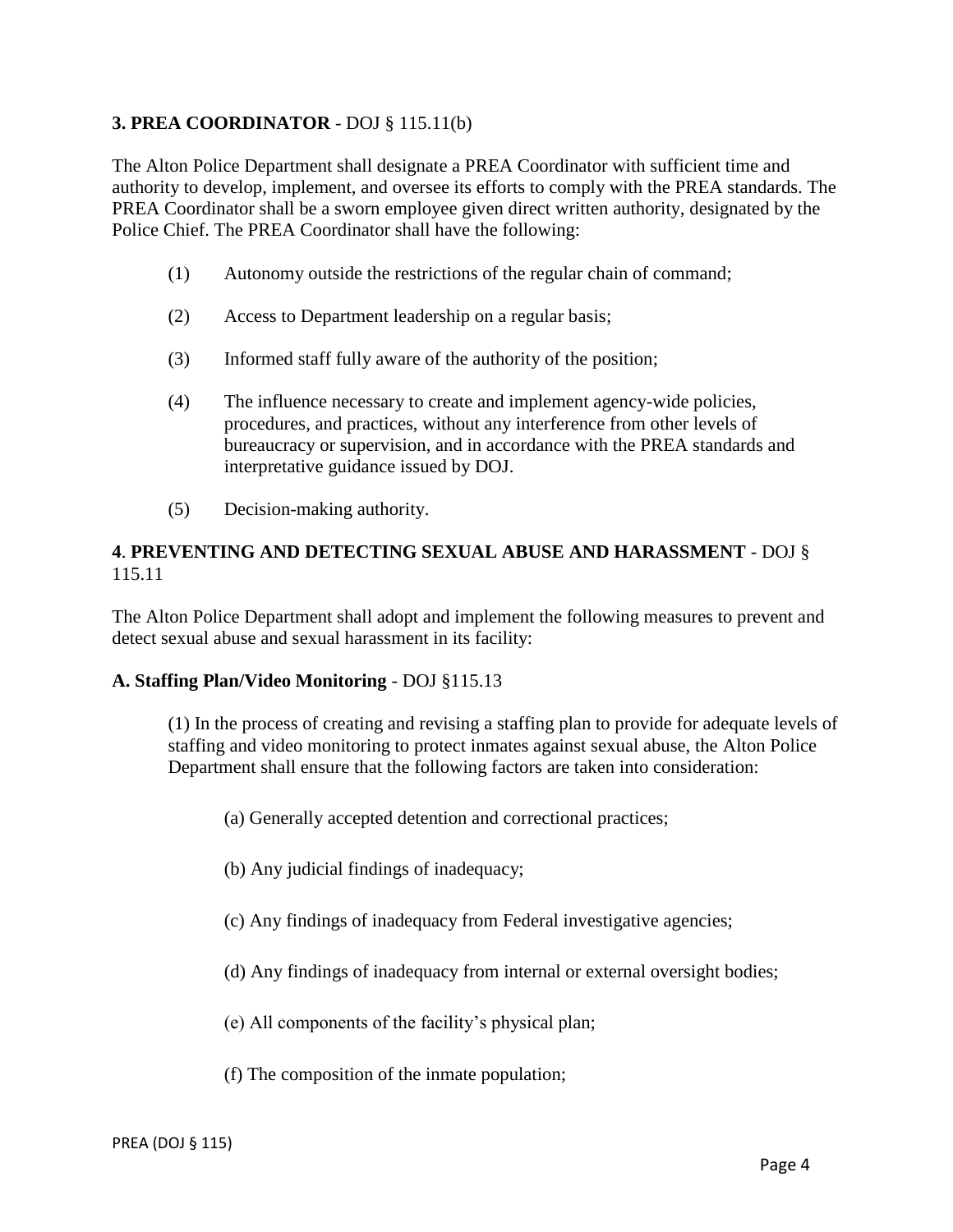(g) The number and placement of supervisory staff;

(h) Programs occurring on a particular shift;

(i) Any applicable State or local laws, regulations, or standards;

(j) The prevalence of substantiated and unsubstantiated incidents of sexual abuse; and

(k) Any other relevant factors.

(2) The Alton Police Department shall make its best efforts to comply with the staffing and video monitoring plan and, in circumstances where compliance is not full, shall document and justify all deviations.

(3) At least once every year, and in collaboration with the PREA Coordinator, the Alton Police Department shall conduct an assessment to determine whether adjustments are needed to the staffing plan and the deployment of video monitoring systems and other technologies.

#### **B. Unannounced Rounds** - DOJ §115.13(d)

(1) Supervisors shall conduct and document unannounced rounds covering all shifts, and all areas of the facility, to identify and deter staff sexual abuse or harassment. The Alton Police Department policy prohibits staff members who are aware of these rounds from alerting other staff as to when or where these rounds are occurring, unless related to the legitimate operational needs of the facility.

(2) The PREA Coordinator shall determine how and when the unannounced rounds will be conducted and shall review all documentation from the rounds.

(3) Unannounced rounds will be conducted at least once per every 12 hours shift. Supervisors will document their unannounced rounds on the supervisor jail check log.

## **C. Youthful Inmates** - DOJ §115.14

The Alton Police Department does not house Youthful Offenders. This section is included for reference only.

(1) A youthful inmate (defined as any person under the age of 18 who is under adult court supervision and incarcerated or detained in jail) shall not be placed in a housing unit in which they will have sight, sound, or physical contact with any adult inmate through use of a shared dayroom or other common space, shower area, or sleeping quarters.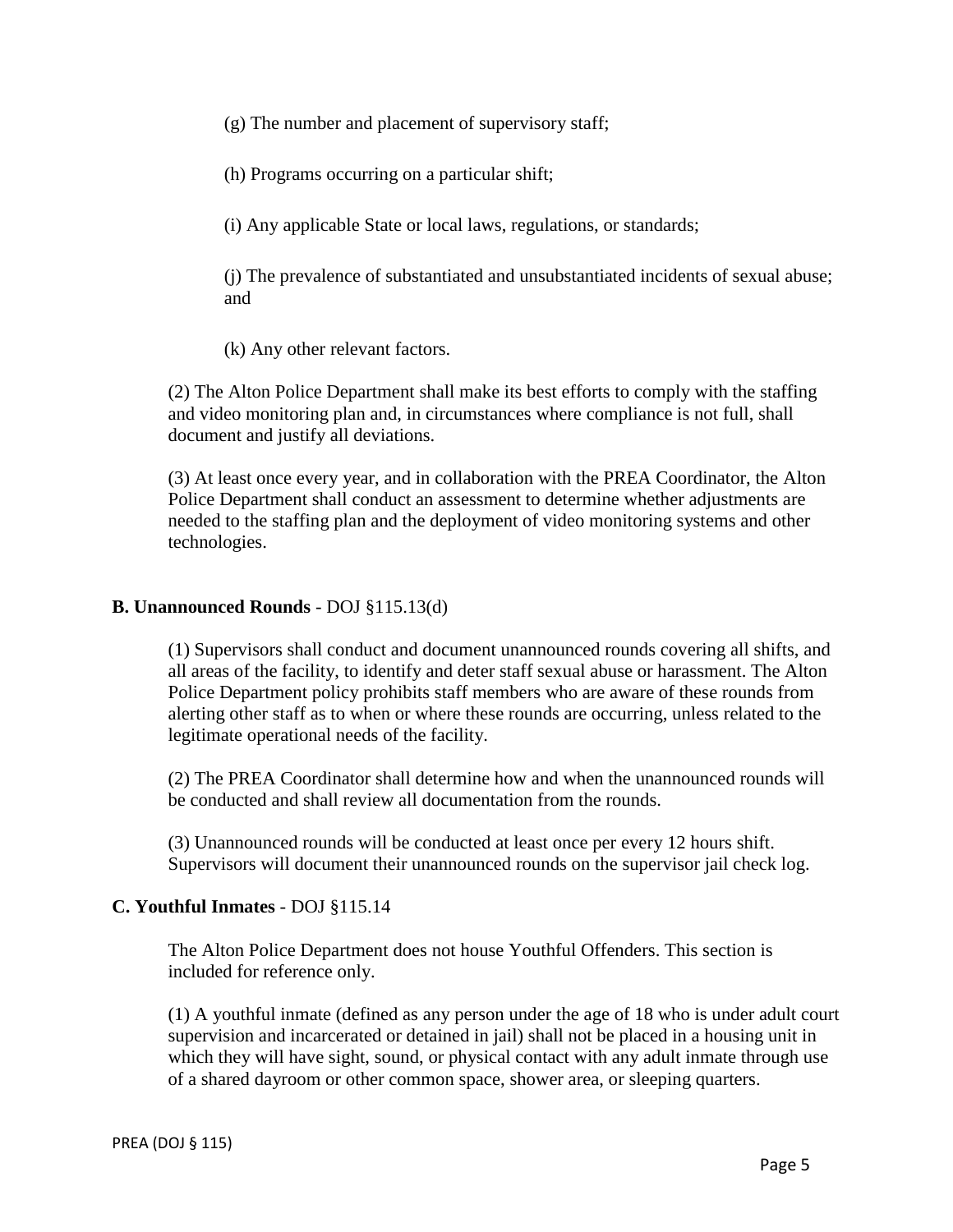(2) In areas outside of housing units, the Alton Police Department shall either:

(a) Maintain sight and sound separation between youthful inmates and adult inmates, or

(b) Provide direct staff supervision when youthful inmates and adult inmates have sight, sound, or physical contact.

(3) The facility shall make best efforts to avoid placing youthful inmates in isolation to comply with this provision. Absent exigent circumstances, the agency shall not deny youthful inmates daily large-muscle exercise and any legally required special education services to comply with this provision. Youthful inmates shall also have access to other programs and work opportunities to the extent possible.

#### **D. Cross Gender Viewing and Searches/Searches of Transgender Inmates -** DOJ §115.15

(1) Searches

(a) The facility shall not conduct cross-gender strip searches (meaning a search that requires a person to remove or arrange clothing so as to permit a visual inspection of their breasts, buttocks, or genitalia) or cross-gender visual body cavity searches (meaning a search of the anal or genital opening) except in exigent circumstances or when performed by medical practitioners.

(b) The facility shall not permit cross-gender pat-down searches (a running of the hands over the clothed body of an inmate by an employee to determine whether the individual possesses contraband) of female inmates, absent exigent circumstances. The facility shall not restrict female inmates' access to regularly available programming or other out-of-cell opportunities in order to comply with this provision.

(c) The facility shall document all cross-gender strip searches and body cavity searches of inmates.

(2) Viewing -DOJ §115.15 (d)

(a) The facility shall enable inmates to shower, perform bodily functions, and change clothing without nonmedical staff of the opposite gender viewing their breasts, buttocks, or genitalia, except in exigent circumstances or when such viewing is incidental to routine cell checks.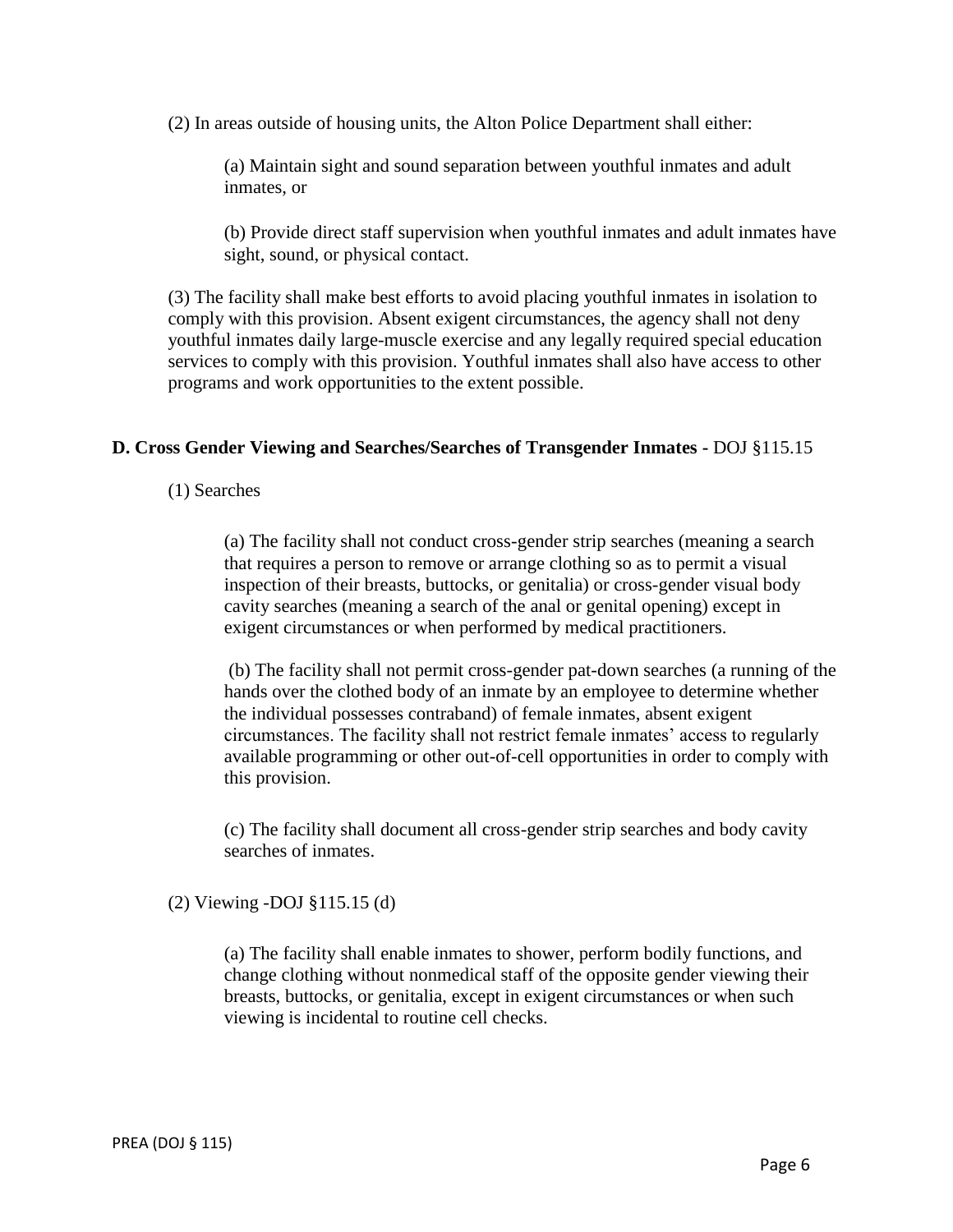#### **E. Inmates with Disabilities or Who Have Limited English Proficiency**

(1) Disabled Inmates - DOJ § 115.16 (a)

(a) The Alton Police Department shall take appropriate steps to ensure that inmates with disabilities have an equal opportunity to benefit from all aspects of the Alton Police Department efforts to prevent, detect, and respond to sexual abuse and sexual harassment. Such steps shall include – when necessary to ensure effective communication with inmates who are deaf or hard of hearing – providing access to interpreters who can interpret effectively, accurately, and impartially.

(b) In addition, the Alton Police Department shall ensure that written materials are provided in formats and through methods that ensure effective communication with inmates with disabilities.

(2) Inmates Who Have Limited English Proficiency - DOJ § 115.16(b)

The Alton Police Department shall take reasonable steps to ensure meaningful access to all aspects of its efforts to prevent, detect, and respond to sexual abuse and sexual harassment to inmates who have limited English proficiency, including by providing interpreters who can interpret effectively, accurately, and impartially.

(3) Use of Inmate Interpreters - DOJ § 115.16(c)

The Alton Police Department shall not rely on inmate interpreters, inmate readers, or other types of inmate assistants except in limited circumstances where an extended delay in obtaining an effective interpreter could compromise an inmate's safety, the performance of first-responder duties, or the investigation of an inmate's allegations.

#### **F. Screening of Inmates**

(1) Screening for Risk of Victimization and Abusiveness - DOJ §115.41

(a) All inmates shall be assessed during an intake screening and upon transfer from another facility for their risk of being sexually abused by other inmates or sexually abusive toward other inmates.

(b) Intake screening shall ordinarily take place within 72 hours of arrival at the facility.

(c) Such assessments shall be conducted using an objective screening instrument.

(d) The intake screening shall consider, at a minimum, the following criteria to assess inmates for risk of sexual victimization: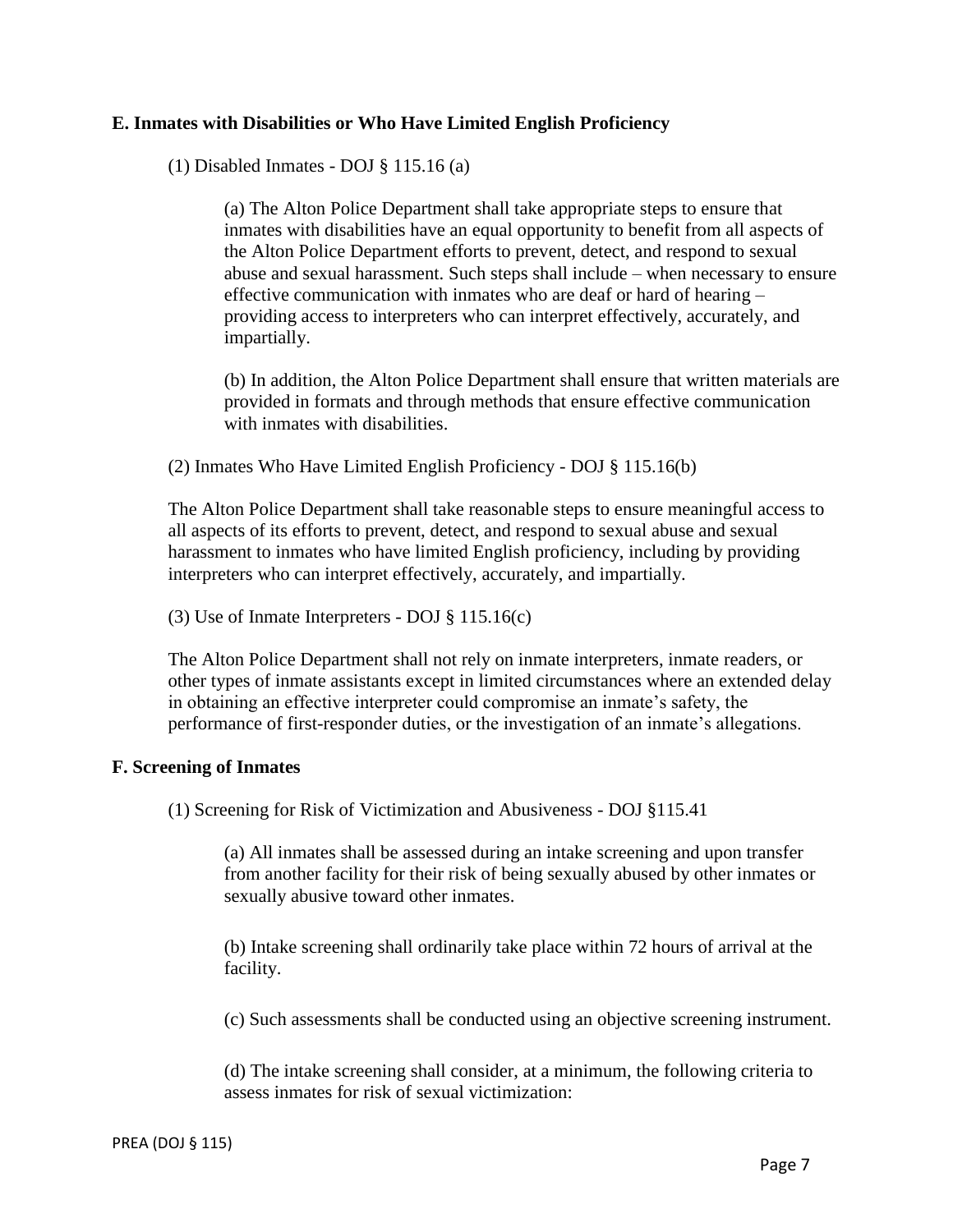(d1) Whether the inmate has a mental, physical, or developmental disability;

(d2) The age of the inmate;

(d3) The physical build of the inmate;

(d4) Whether the inmate has previously been incarcerated;

(d5) Whether the inmate's criminal history is exclusively nonviolent;

(d6) Whether the inmate has prior convictions for sex offenses against an adult or child;

(d7) Whether the inmate is or is perceived to be gay, lesbian, bisexual, transgender, intersex, or gender nonconforming;

(d8) Whether the inmate has previously experienced sexual victimization;

(d9) The inmate's perception of his or her own vulnerability to sexual abuse or sexual harassment; and

(d10) Whether the inmate is detained solely for civil immigration purposes.

(e) The initial screening shall consider prior acts of sexual abuse, prior convictions for violent offenses, and history of prior institutional violence or sexual abuse, as known to the Alton Police Department, in assessing inmates for risk of being sexually abusive.

(f) Within a set time period, 30 days, the facility shall reassess the inmate's risk of victimization or abusiveness based upon any additional, relevant information received by the facility since the intake screening.

(g) An inmate's risk level shall be reassessed when warranted due to a referral, request, incident of sexual abuse, or receipt of additional information that bears on the inmate's risk of sexual victimization or abusiveness.

(h) Inmates may not be disciplined for refusing to answer, or for not disclosing complete information related to, (d1), (d7), (d8) and (d9) above.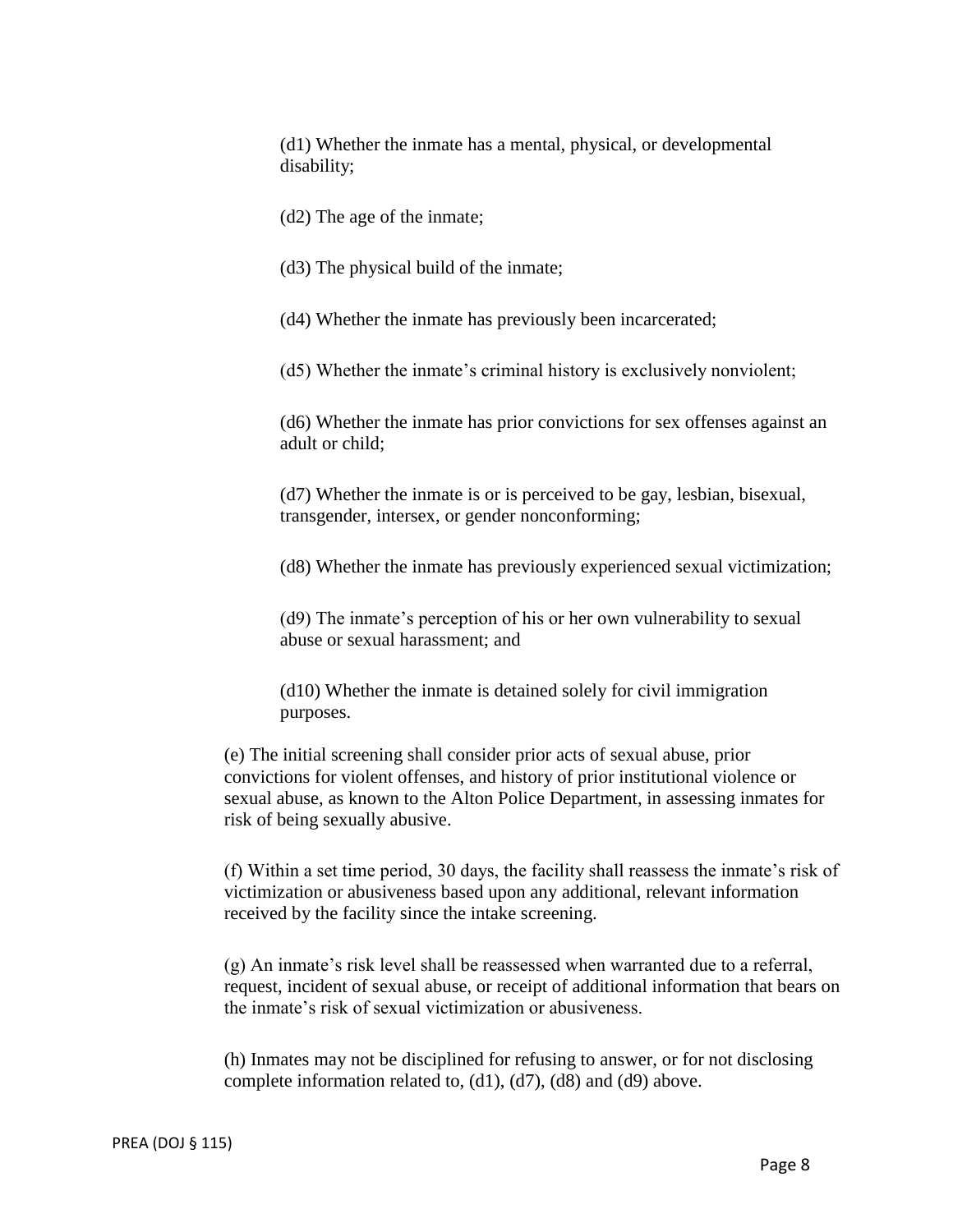(i) The Alton Police Department shall implement appropriate controls on the dissemination of responses to questions asked pursuant to this policy in order to ensure that sensitive information is not exploited to the inmate's detriment by staff or other inmates.

(2) Use of Information Obtained from Screening - DOJ §115.42

(a) The Alton Police Department shall use information from the risk screening to inform housing, bed, work, education, and program assignments with the goal of keeping separate those inmates at high risk of being sexually victimized from those at high risk of being sexually abusive.

(b) The Alton Police Department shall make individualized determinations about how to ensure the safety of each inmate.

(c) In deciding whether to assign a transgender or intersex inmate to a facility for male or female inmates, and in making other housing and programming assignments, the agency shall consider on a case-by-case basis whether a placement would ensure the inmate's health and safety, and whether the placement would present management or security problems.

(d) Placement and programming assignments for each transgender or intersex inmate shall be reassessed at least twice each year to review any threats to safety experienced by the inmate.

(e) A transgender or intersex inmate's own views with respect to his or her own safety shall be given serious consideration.

(f) Transgender and intersex inmates shall be given the opportunity to shower separately from other inmates.

(g) The Alton Police Department shall not place lesbian, gay, bisexual, transgender, or intersex inmates in dedicated facilities, units, or wings solely on the basis of such identification or status unless pursuant to a legal settlement or judgment.

(3) Medical and Mental Health Screenings - DOJ Standards § 115.81

(a) If the screening required in Section 4.  $F(1)$  above indicates that an inmate has experienced prior sexual victimization, whether in an institutional setting or in the community, staff shall ensure that the inmate is offered a follow-up meeting with a medical or mental health practitioner within 14 days of the intake screening.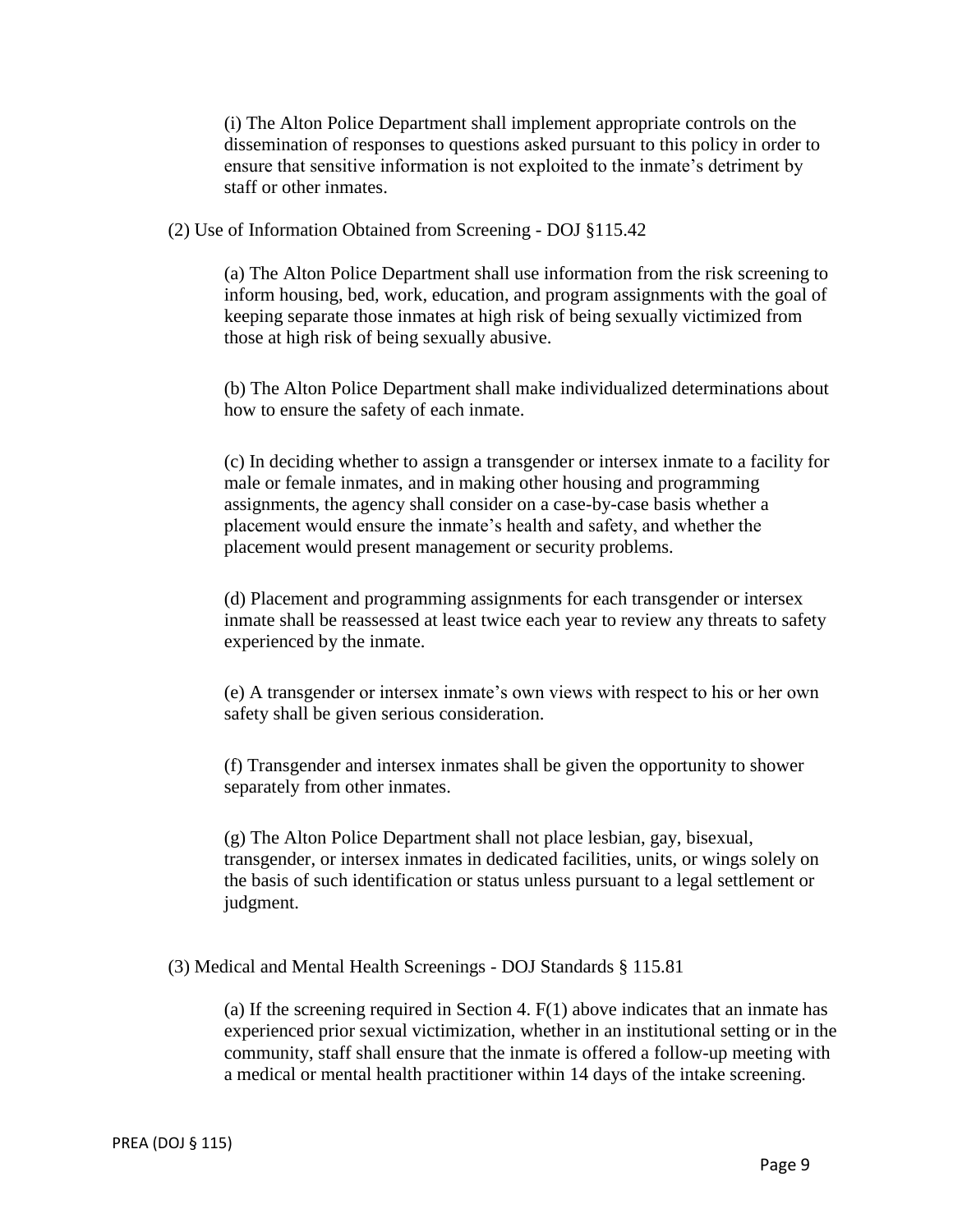(b) Any information related to sexual victimization or abusiveness that occurred in an institutional setting shall be strictly limited to medical and mental health practitioners and other staff, as necessary, to inform treatment plans and security and management decisions, including housing, bed, work, education, and program assignments.

(c) Medical and mental health practitioners shall obtain informed consent from inmates before reporting information about prior sexual victimization that did not occur in an institutional setting, unless the inmate is under the age of 18.

#### **G. Protection of Inmates Facing Substantial Risk**

(1) Upon Learning of Substantial Risk - DOJ §115.62

When the Alton Police Department learns that an inmate is subject to a substantial risk of imminent sexual abuse, it shall take immediate action to protect the inmate.

(2) Emergency Grievances - DOJ §115.52 (f)

(a) The Alton Police Department shall establish procedures for the filing of an emergency grievance alleging that an inmate is subject to a substantial risk of imminent sexual abuse.

(b) After receiving an emergency grievance alleging an inmate is subject to a substantial risk of imminent sexual abuse, the Alton Police Department shall:

(b1) Immediately forward the grievance (or any portion of it that alleges the substantial risk of imminent sexual abuse) to a level of review at which immediate corrective action may be taken;

(b2) Provide an initial response within 48 hours; and

(b3) Issue a final decision within five (5) calendar days.

(c) The initial response and final decision shall document The Alton Police Department determination of whether the inmate is at substantial risk of imminent sexual abuse and the action taken in response to the emergency grievance.

(3) Protective Custody - DOJ §115.43

(a) Inmates at high risk for sexual victimization shall not be placed in involuntary segregated housing unless the Alton Police Department has assessed all available alternatives and has determined that there is no available alternative means of separation from likely abusers.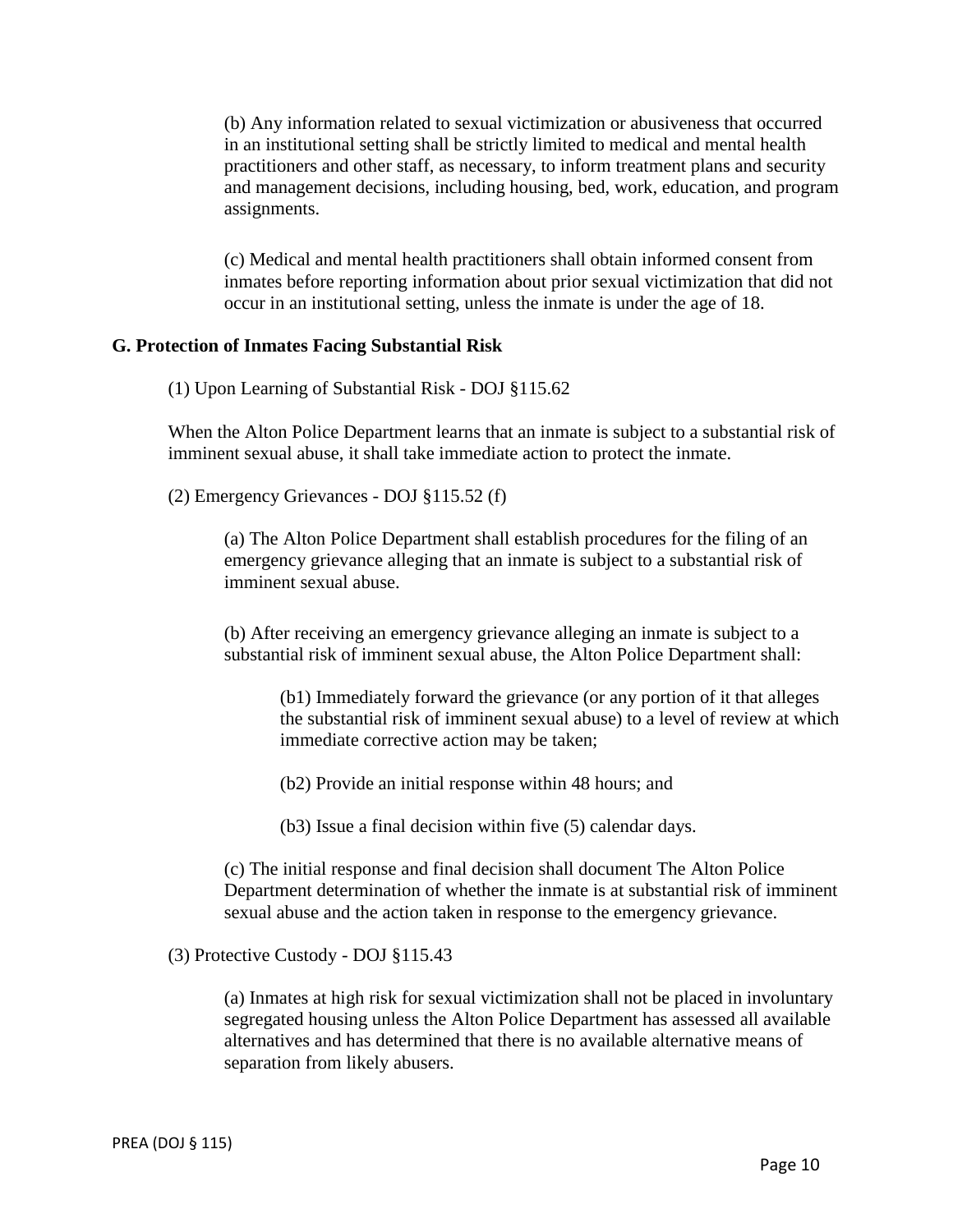(b) If the facility cannot conduct such an assessment immediately, the facility may hold the inmate in involuntary segregated housing for less than 24 hours while completing the assessment. Inmates placed in segregated housing for this purpose shall have access to programs, privileges, education, and work opportunities to the fullest extent possible.

(c) If the facility restricts access to programs, privileges, education, or work opportunities, it shall document:

- (c1) The opportunities that have been limited;
- (c2) The duration of the limitation; and
- (c3) The reasons for such limitations.

(d) The facility shall assign such inmates to involuntary segregated housing only until an alternative means of separation from likely abusers can be arranged. Such an assignment shall not ordinarily exceed a period of 30 days.

(e) If an involuntary segregated housing assignment is made pursuant to this section, the facility shall clearly document:

(e1) The basis for the facility's concern for the inmate's safety; and

(e2) The reason why no alternative means of separation can be arranged.

(f) Every 30 days, the facility shall afford each such inmate a review to determine whether there is a continuing need for separation from the general population.

#### **H. Hiring and Promotion Practices** - DOJ §115.17

(1) The Alton Police Department shall not hire or promote anyone who may have contact with inmates, or retain the services of any contractor who may have contact with inmates, who:

(a) Has engaged in sexual abuse in a prison, jail, lockup, community confinement facility, juvenile facility, or other institution; or

(b) Has been convicted of, or civilly or administratively adjudicated for, engaging or attempting to engage in sexual activity in the community facilitated by force, threats of force, or coercion, or if the victim did not consent or was unable to consent.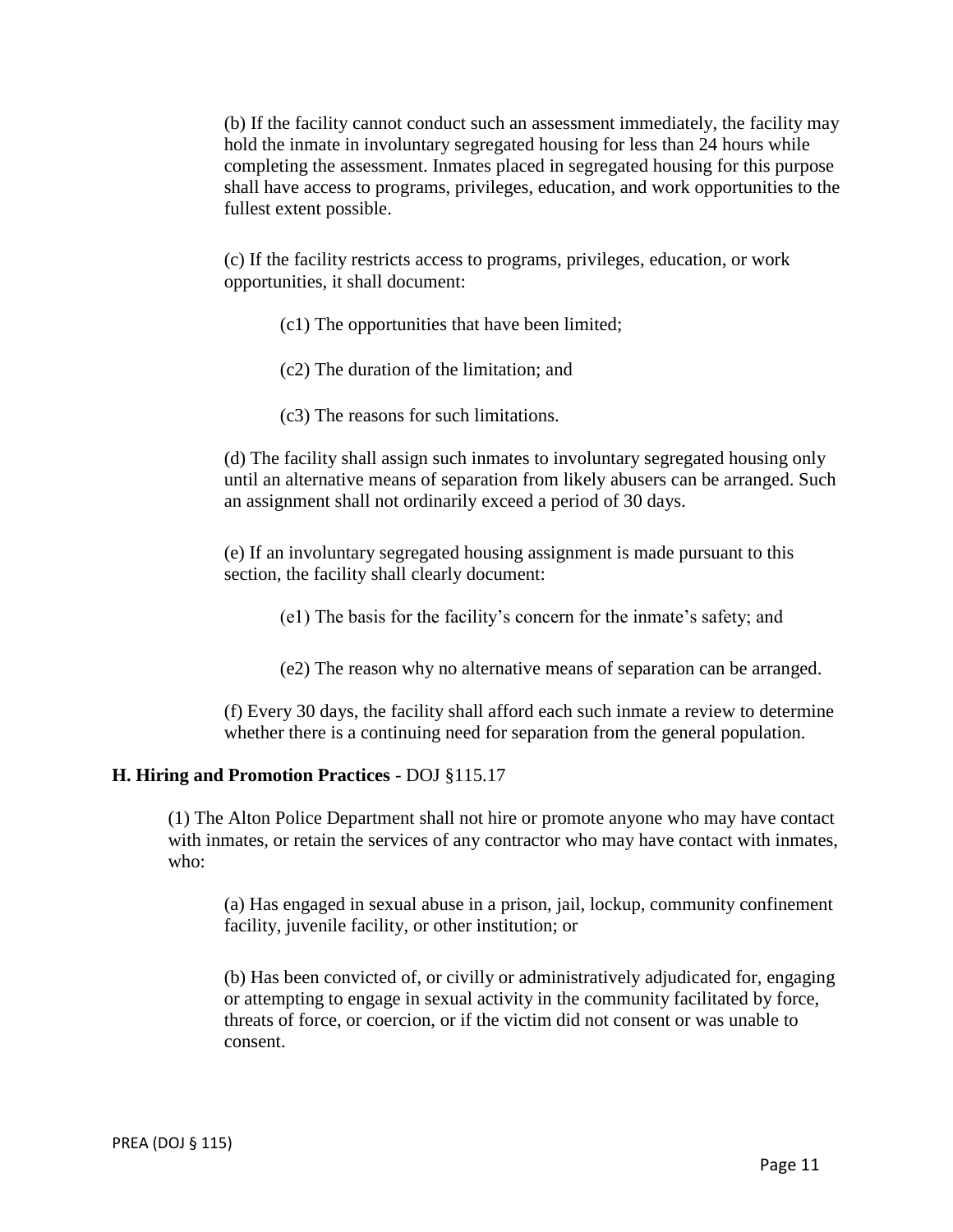(2) The Alton Police Department shall consider any incidents of sexual harassment in determining whether to hire or promote anyone, or to retain the services of any contractor, who may have contact with inmates.

(3) Before hiring new employees who may have contact with inmates, the Alton Police Department shall:

(a) Perform a criminal background records check; and

(b) Make its best efforts to contact all prior institutional employers for information on substantiated allegations of sexual abuse, or any resignation during a pending investigation of an allegation of sexual abuse.

(4) The Alton Police Department shall also perform a criminal background records check before retaining the services of any contractor who may have contact with inmates.

(5) The Alton Police Department shall either conduct criminal background records checks at least every five years of current employees and contractors who may have contact with inmates, or have in place a system for otherwise capturing such information for current employees.

(6) The Alton Police Department shall ask all applicants and employees who may have direct contact with inmates about previous misconduct described in this section, in:

(a) Written applications and/or interviews for hiring or promotion; and

(b) Interviews or written self-evaluations conducted as part of reviews of current employees.

(7) The Alton Police Department shall impose on its current employees a continuing affirmative duty to disclose any of the misconduct described in this section.

(8) Material omissions regarding such misconduct, or the provision of materially false information, shall be grounds for termination.

(9) Unless prohibited by law, The Alton Police Department shall provide information on substantiated allegations of sexual abuse or sexual harassment involving a former employee upon receiving a request from an institutional employer for whom such employee has applied to work.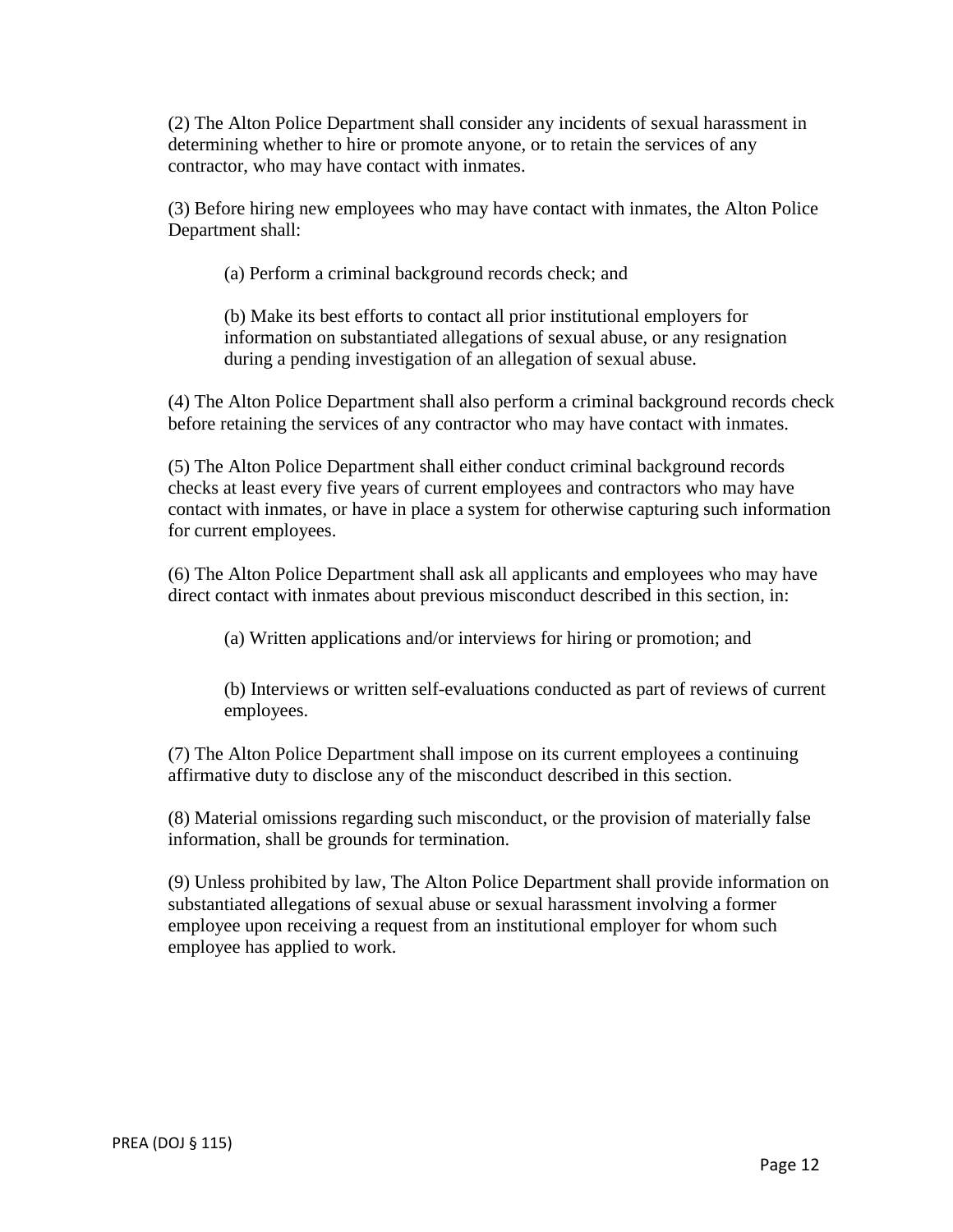#### **5. RESPONDING TO REPORTS OF SEXUAL ABUSE AND SEXUAL HARASSMENT**

To respond to reported incidents of sexual abuse, we have adopted and implemented the following processes:

A. Procedures for Reporting Sexual Abuse and Sexual Harassment

(1) Inmate Reporting

(a) Ways for Inmates to Report Incidents - DOJ  $\S 115.51$  (a), (b), (c)

(a1) The Alton Police Department shall provide multiple internal ways for inmates to privately report sexual abuse and sexual harassment, retaliation by other inmates or staff for reporting sexual abuse or sexual harassment, and staff neglect that may have contributed to such incidents. Inmates may report concerns by:

- i. Verbally
- ii. In writing
- iii. Anonymously through a third party
- iv. By dialing #8 on the SECURUS Inmate phone system.

(a2) The Alton Police Department shall also provide at least one way for inmates to report abuse, harassment, retaliation, and staff neglect to a public or private entity that is not part of The Alton Police Department, and that is able to receive and immediately forward inmate reports of sexual abuse and sexual harassment to agency officials, allowing the inmate to remain anonymous upon request. Inmates may report concerns by: Call for Help Crisis Intervention Hotline 618-397-0975.

(a3) Staff shall accept reports made verbally, in writing, and anonymously. Staff shall promptly document any verbal reports.

(b) Inmate Grievances - DOJ § 115.52 (a), (b), (c), (e) and (g)

(b1) The Alton Police Department shall not impose a time limit on when an inmate may submit a grievance regarding an allegation of sexual abuse.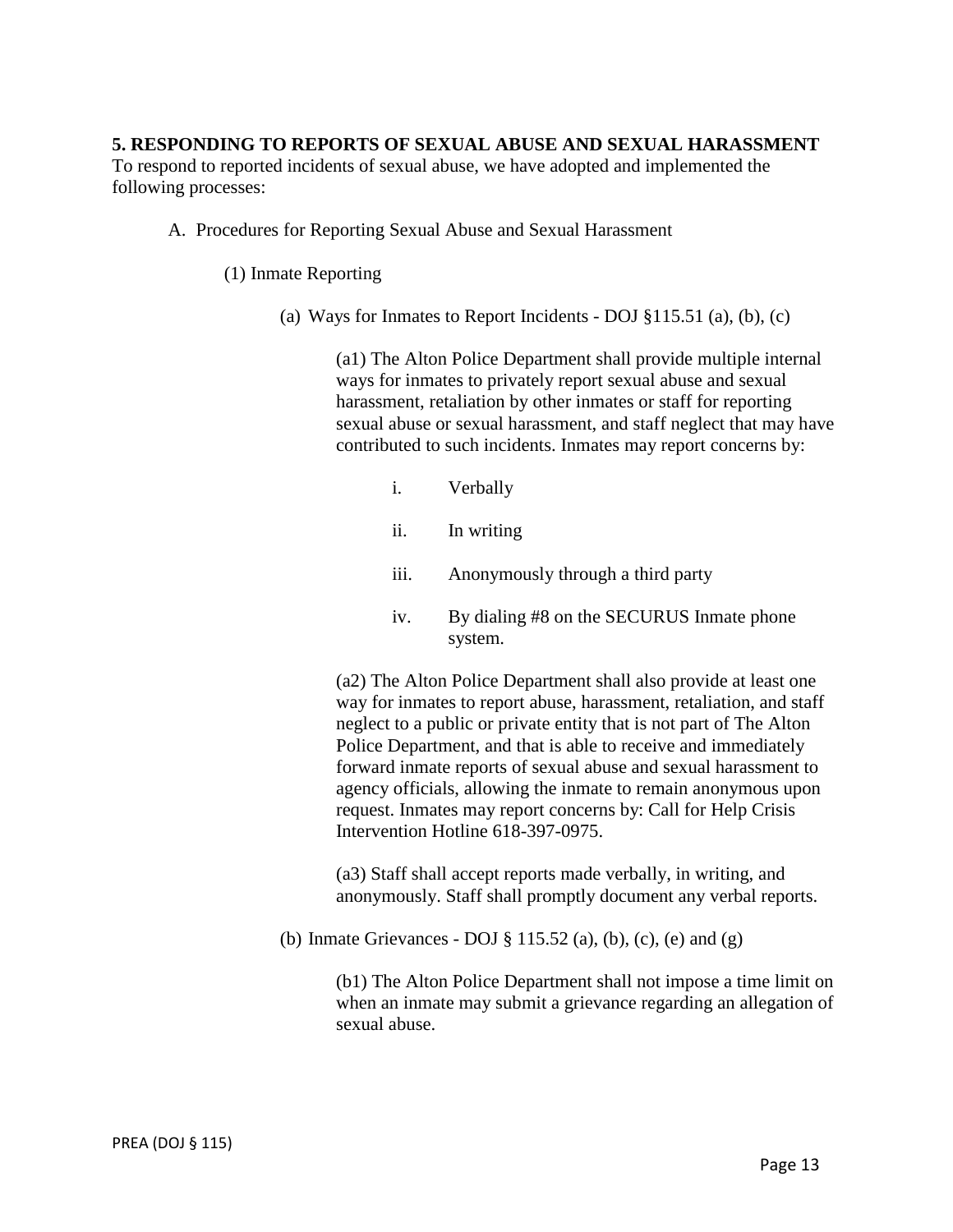(b2) The Alton Police Department shall not require an inmate to use any informal grievance process, or to otherwise attempt to resolve with staff, an alleged incident of sexual abuse.

(b3) The Alton Police Department shall ensure that: i. An inmate who alleges sexual abuse may submit a grievance without submitting it to a staff member who is the subject of the complaint, and

> ii. Such grievance is not referred to a staff member who is the subject of the complaint.

(b4) The Alton Police Department shall issue a final decision on the merits of any portion of a grievance alleging sexual abuse within 90 days of the initial filing of the grievance. Computation of the 90-day time period shall not include time consumed by inmates in preparing any administrative appeal.

(b5) The Alton Police Department may claim an extension of time to respond, of up to 70 days, if the normal time period for response is insufficient to make an appropriate decision. The Alton Police Department shall notify the inmate in writing of any such extension and provide a date by which a decision shall be made.

(b6) At any level of the administrative process, including the final level, if the inmate does not receive a response within the time allotted for reply, including any properly noticed extension, the inmate may consider the absence of a response to be a denial at that level.

(b7) The Alton Police Department discipline an inmate for filing a grievance related to alleged sexual abuse only where the agency demonstrates that the inmate filed the grievance in bad faith.

(2) Staff Reporting Rules - DOJ §115.51(d) and §115.61

- (a) Any staff member who has knowledge, suspicion, or information regarding an incident of sexual abuse or sexual harassment; retaliation against inmates or staff who reported such an incident; and any staff neglect that may have contributed to such incident or retaliation, shall immediately report such incident or retaliation, in the manner specified by the Alton Police Department policy.
- (b) Apart from reporting to designated supervisors or officials, staff shall not reveal any information related to a sexual abuse report to anyone except as specified by the Alton Police Department policy.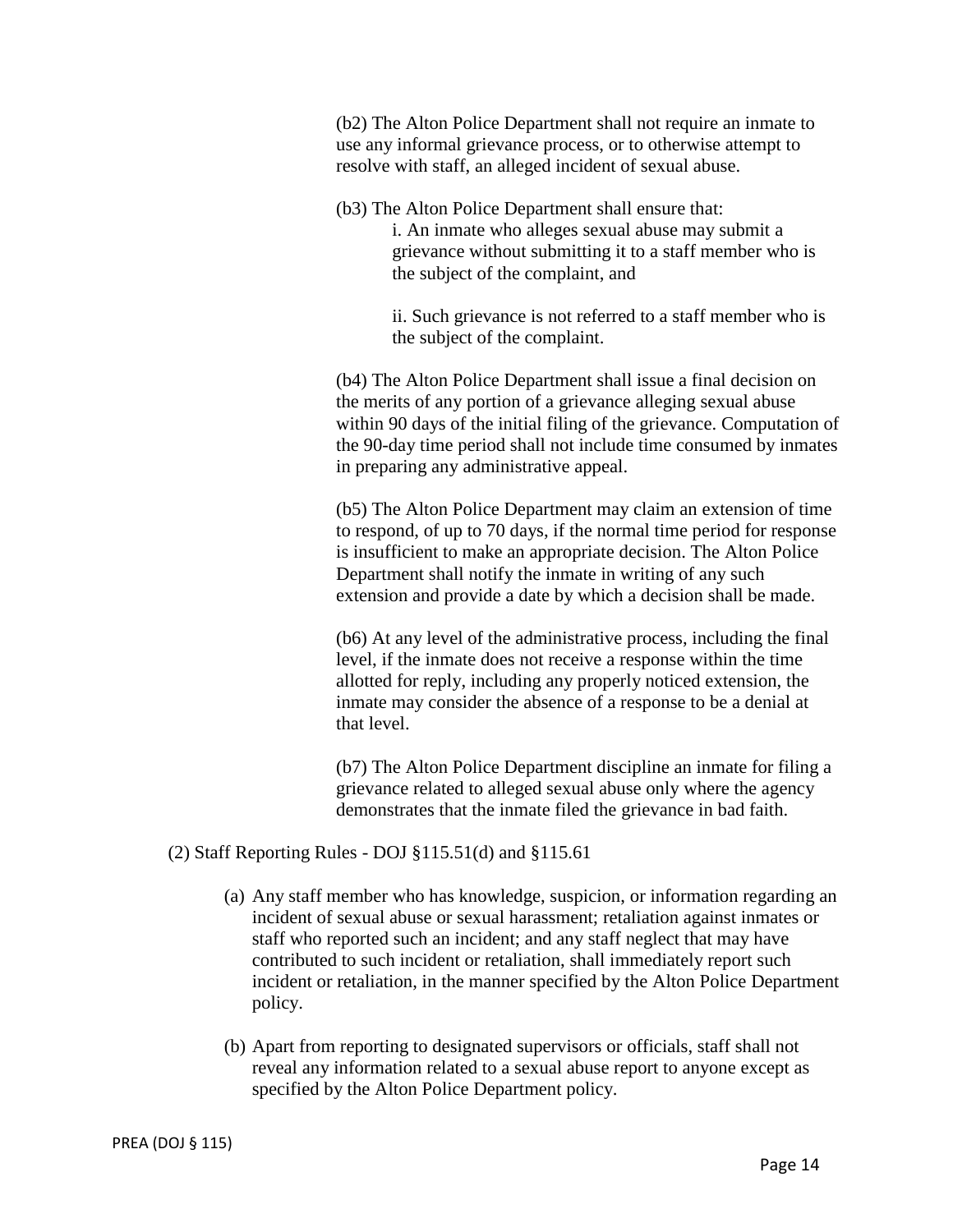(c) The Alton Police Department shall provide a method for staff to privately report sexual abuse and sexual harassment of inmates - DOJ §115.51 (d)

(3) Rules for Third Parties to Report Abuse and to Assist Inmates with Grievances - DOJ §115.51(c), §115.52 (e), and § 115.54

(a) The Alton Police Department shall establish a method to receive thirdparty reports of sexual abuse and sexual harassment and shall distribute publicly information on how to report sexual abuse and sexual harassment on behalf of an inmate.

- (c) Staff shall accept reports made verbally, in writing, and anonymously from third parties and shall promptly document any verbal reports.
- (d) Third parties, including fellow inmates, staff members, family members, attorneys, and outside advocates, shall be permitted to assist inmates in filing requests for administrative remedies relating to allegations of sexual abuse, and shall also be permitted to file such requests on behalf of inmates.
- (e) If a third party files such a request on behalf of an inmate, the facility may require as a condition of processing the request that the alleged victim agree to have the request filed on his or her behalf, and may also require the alleged victim to personally pursue any subsequent steps in the administrative remedy process. If the inmate declines to have the request processed on his or her behalf, the Alton Police Department shall document the inmate's decision.
- B. Coordinated Response DOJ § 115.65

The facility shall develop a written plan to coordinate actions taken in response to an incident of sexual abuse among staff first responders, medical and mental health practitioners, investigators, and facility leadership.

- C. Immediate Steps After Receiving Report of Incident DOJ §115.64 an §115.82(b)
	- (1) When a security staff first-responder learns that an inmate has been sexually abused, they shall take immediate action to protect the inmate. This includes:
		- (a) Separate the inmate from the alleged perpetrator;
		- (b) Preserve and protect any crime scene until appropriate steps can be taken to collect evidence;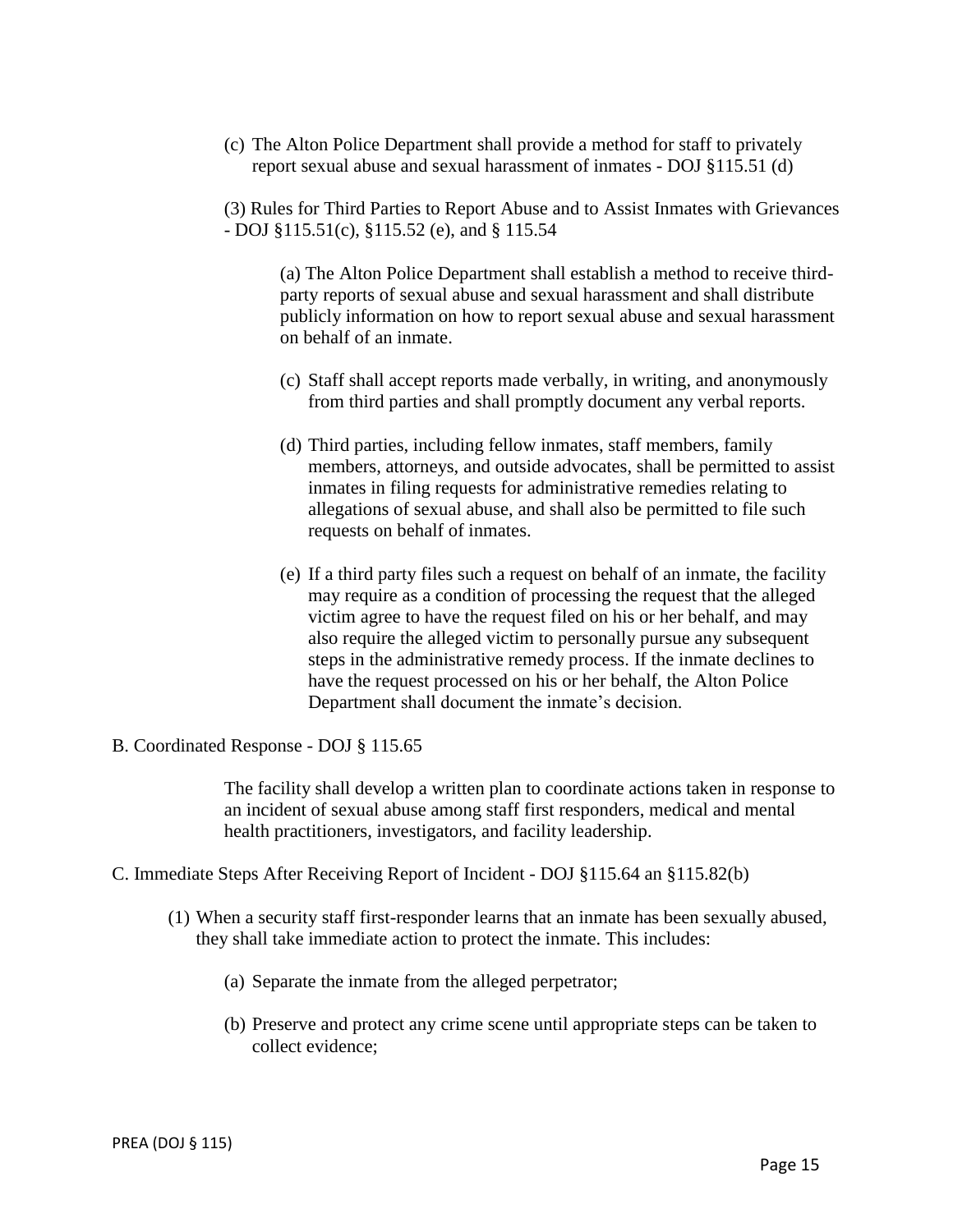The first officer on the scene has the responsibility to secure, preserve, and control access to and from the crime scene.

The crime scene should be secure in such a way that no one other than law enforcement personnel will have access to the scene. It is always an advantage to rope off too much than not enough, because you can always reduce the scene but it is hard to expand it once the scene has been contaminated.

- (c) If the abuse occurred within a time period that still allows for the collection of physical evidence, request that the alleged victim—and ensure that the alleged abuser—not take any actions that could destroy physical evidence, including washing, brushing teeth, changing clothes, urinating, defecating, smoking, drinking, or eating; and
- (d) If no qualified medical or mental health practitioners are on duty at the time a report of recent abuse is made, security staff first responders shall immediately notify the appropriate medical and mental health practitioners.
- (2) When the first staff responder is not a security staff member, they shall request that the alleged victim not take any actions that could destroy physical evidence, and then notify security staff.
- D. Medical and Mental Health Services
	- (1) Emergency DOJ §115.82
		- (a) Inmate victims of sexual abuse shall receive timely, unimpeded access to emergency medical treatment and crisis intervention services, the nature and scope of which are determined by medical and mental health practitioners according to their professional judgment.
		- (b) Inmate victims of sexual abuse while incarcerated shall be offered timely information about and timely access to emergency contraception and sexually transmitted infections prophylaxis, in accordance with professionally accepted standards of care, where medically appropriate.
		- (c) Treatment services shall be provided to the victim—without financial cost to the victim—and regardless of whether the victim names the abuser or cooperates with any investigation arising out of the incident.
	- (2) Ongoing Medical and Mental Health Care DOJ §115.83
		- (a) The facility shall offer medical and mental health evaluation and, as appropriate, treatment to all inmates who have been sexually abused in a prison, jail, lockup, community corrections facility, or juvenile justice facility.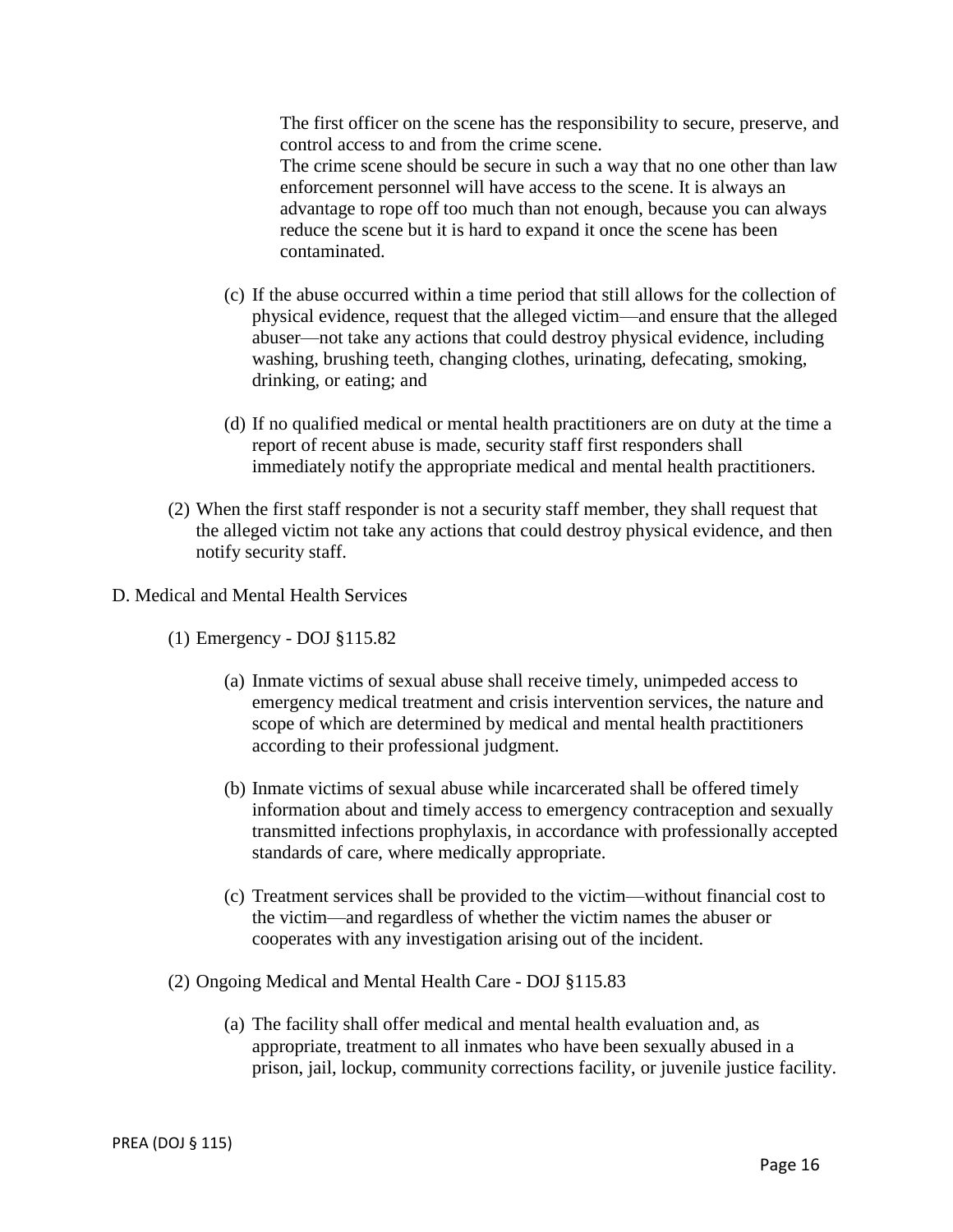- (b) The evaluation and treatment of such victims shall include, as appropriate, follow-up services, treatment plans, and referrals for continued care following their transfer to, or placement in, other facilities, or their release from custody.
- (c) The facility shall provide such victims with medical and mental health services consistent with the community level of care.
- (d) Inmate victims of sexually abusive vaginal penetration while incarcerated shall be offered pregnancy tests, as medically necessary.
- (e) If pregnancy results from the conduct described in this section, victims shall receive timely and comprehensive information about and timely access to all lawful pregnancy-related medical services, such as prenatal care and access to pregnancy termination services, where available.
- (f) Inmate victims of sexual abuse while incarcerated shall be offered tests for sexually transmitted infections, as medically appropriate.
- (g) Ongoing treatment services shall be provided to the victim without financial cost to the victim and regardless of whether the victim names the abuser or cooperates with any investigation arising out of the incident.
- E. Support Services for Victims of Sexual Abuse
	- (1) Victim Advocate DOJ  $\S$  115.21(d)(e) and (h)
		- (a) The Alton Police Department shall attempt to make available to the victim an advocate from a rape crisis center. If a rape crisis center is not available to provide victim advocacy services, the Alton Police Department shall make available a qualified staff member from a community-based organization, or a qualified agency staff member to provide these services.
		- (b) When requested by the victim, the victim advocate, qualified agency staff member, or qualified community-based organization staff member shall accompany the victim throughout the forensic medical examination process and investigatory interviews and shall provide emotional support, crisis intervention, information, and referrals.
	- (2) Emotional Support Services DOJ § 115.53
		- (a) The facility shall provide inmates with access to outside victim advocates for emotional support services related to sexual abuse by giving inmates mailing addresses and telephone numbers, including toll-free hotline numbers, where available, of local, State, or national victim advocacy or rape crisis organizations, and for persons detained solely for civil immigration purposes, immigrant services agencies. The facility shall enable reasonable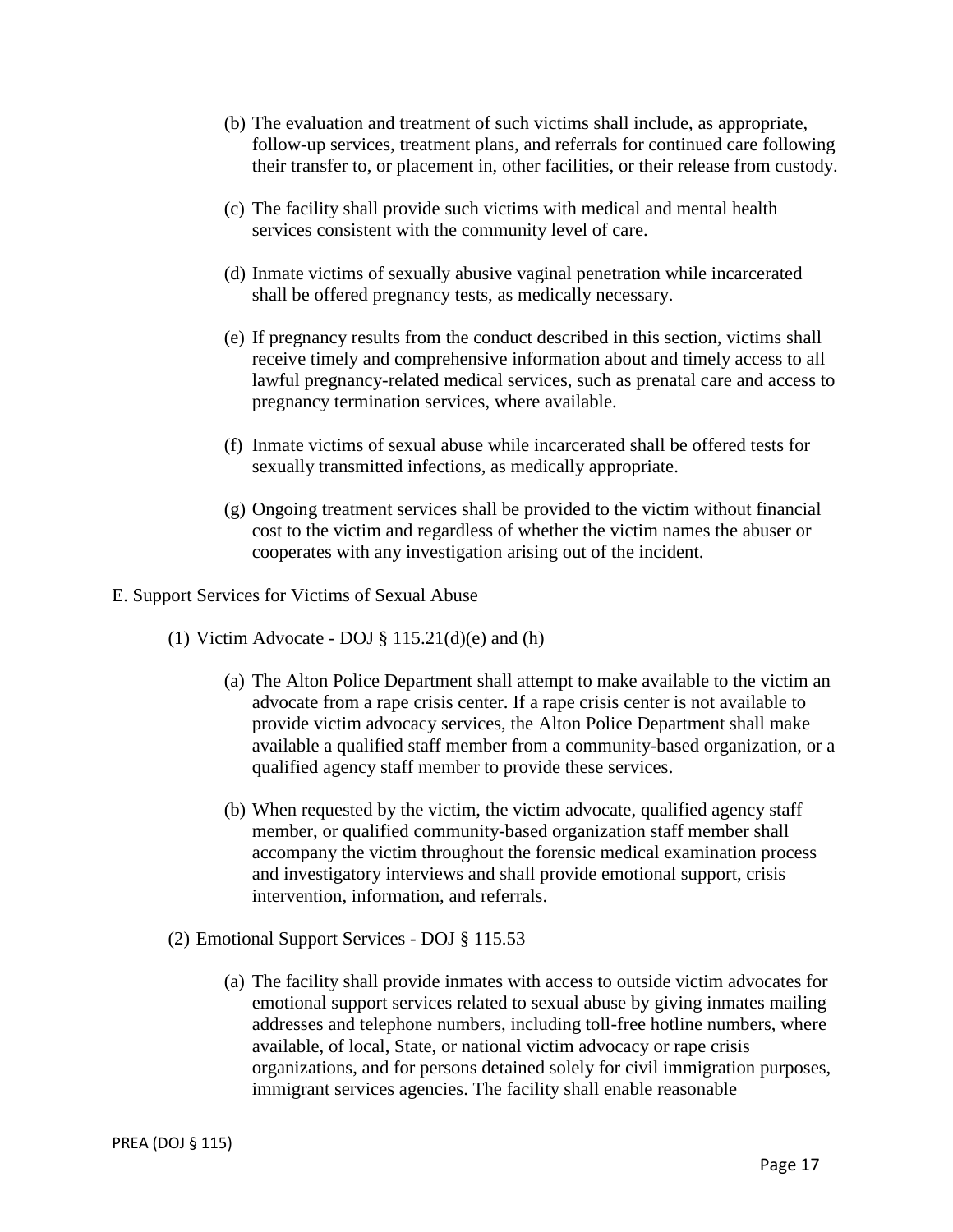communication between inmates and these organizations and agencies, in as confidential a manner as possible.

- (b) The facility shall inform inmates, prior to giving them access to outside advocates, of the extent to which such communications shall be monitored and the extent to which reports of abuse shall be forwarded to authorities in accordance with mandatory reporting laws.
- (c) The Alton Police Department shall maintain or attempt to enter into memoranda of understanding or other agreements with community service providers that are able to provide inmates with confidential emotional support services related to sexual abuse. The agency shall maintain copies of agreements or documentation showing attempts to enter into such agreements.

F. Investigation of Incidents - DOJ §§ 115.21(a)(b)(c)(f) and(h), 115.22, 115.71, 115.72, 115.73 and 115.86

- (1) The Alton Police Department shall ensure that an administrative or criminal investigation is completed for all allegations of sexual abuse and sexual harassment.
- (2) It is The Alton Police Department policy to ensure that allegations of sexual abuse or sexual harassment are referred for investigation to an agency with the legal authority to conduct criminal investigations, unless the allegation does not involve potentially criminal behavior. The Alton Police Department shall publish this policy on its website at www.cityofaltonil.com and make the policy available through other means. The Alton Police Department shall document all such referrals.
- (3) When the Alton Police Department conducts its own investigations into allegations of sexual abuse and sexual harassment, it shall do so promptly, thoroughly, and objectively for all allegations, including third-party and anonymous reports.
- (4) Where sexual abuse is alleged, the Alton Police Department shall use investigators who have received special training in sexual abuse investigations pursuant to Section 6. A. (Employee Training) of this policy.
- (5) Investigators shall gather and preserve direct and circumstantial evidence, including any available physical and DNA evidence and any available electronic monitoring data; interview alleged victims, suspected perpetrators, and witnesses; and review prior complaints and reports of sexual abuse involving the suspected perpetrator.

(6) When the quality of evidence appears to support criminal prosecution, the Alton Police Department shall conduct compelled interviews only after consulting with prosecutors as to whether compelled interviews may be an obstacle for subsequent criminal prosecution.

(7) The credibility of an alleged victim, suspect, or witness shall be assessed on an individual basis and shall not be determined by the person's status as inmate or staff. The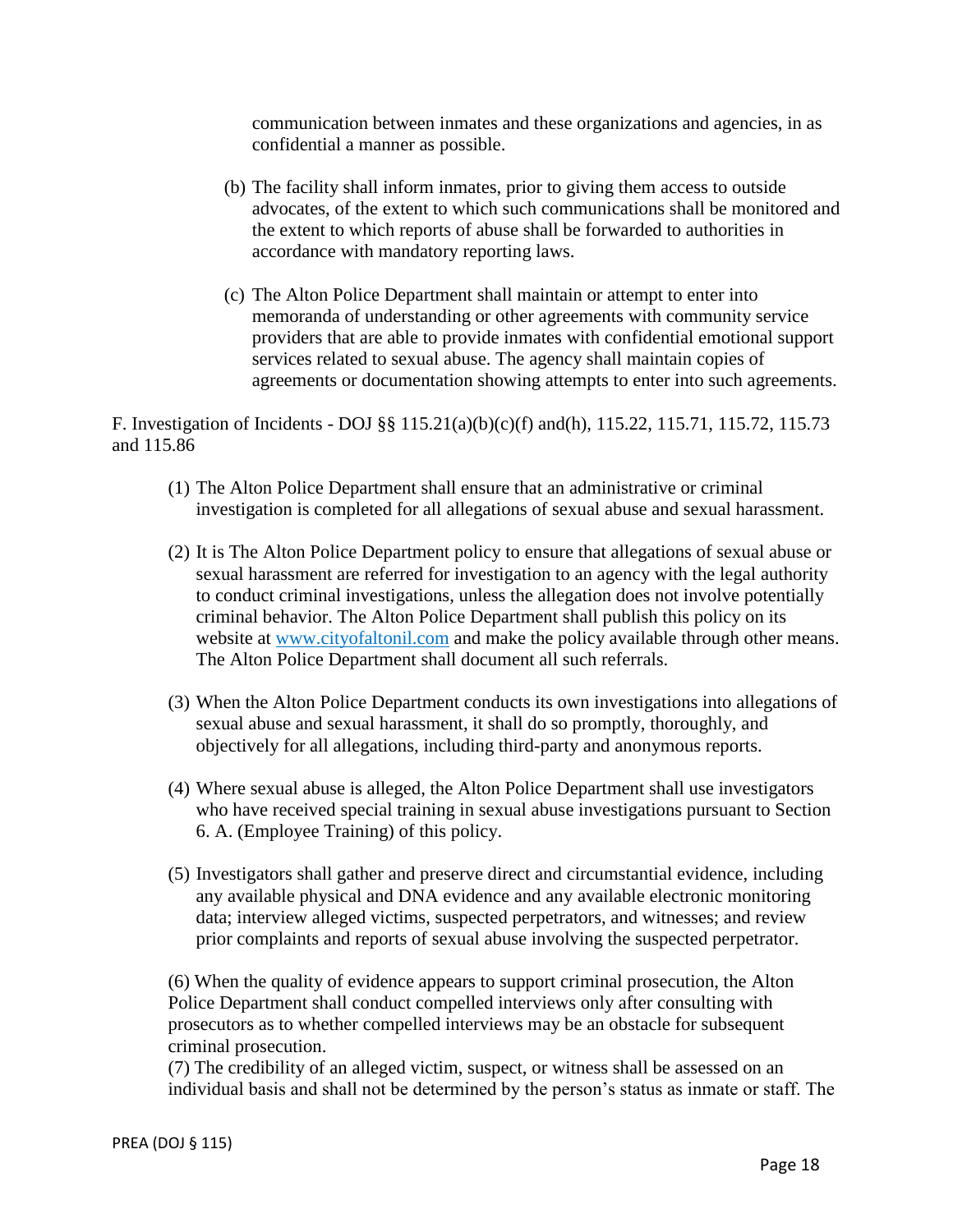Alton Police Department shall not require an inmate who alleges sexual abuse to submit to a polygraph examination or other truth-telling device as a condition for proceeding with an investigation.

(8) Administrative investigations:

(a) Shall include an effort to determine whether staff actions or failures to act contributed to the abuse; and

(b) Shall be documented in written reports that include a description of the physical and testimonial evidence, the reasoning behind credibility assessments, and investigative facts and findings.

(c) Shall be referred for prosecution if there are substantiated allegations of conduct that appear to be criminal.

(d) The Alton Police Department shall impose no standard higher than a preponderance of the evidence in determining whether allegations of sexual abuse or sexual harassment are substantiated in administrative investigations.

(9) Criminal investigations: Shall be documented in a written report that contains a thorough description of physical, testimonial, and documentary evidence and attaches copies of all documentary evidence where feasible; and

(10) The Alton Police Department shall retain all written reports required by this section for as long as the alleged abuser is incarcerated or employed by the agency, plus five years.

(11) The departure of the alleged abuser or victim from the employment or control of the facility or agency shall not provide a basis for terminating an investigation.

(12) When other agencies investigate sexual abuse, the Alton Police Department cooperate with outside investigators and shall endeavor to remain informed about the progress of the investigation.

(13) Evidence Protocol and Forensic Medical Exams [DOJ §115.21]

(a) To the extent the Alton Police Department is responsible for investigating allegations of sexual abuse; it shall follow a uniform evidence protocol that maximizes the potential for obtaining usable physical evidence for administrative proceedings and criminal prosecutions.

(b) The Alton Police Department shall offer all victims of sexual abuse access to forensic medical examinations, without financial cost to the victim, where evidentiary or medically appropriate. Such examinations shall be performed by Sexual Assault Forensic Examiners (SAFEs) or Sexual Assault Nurse Examiners (SANEs), where possible. If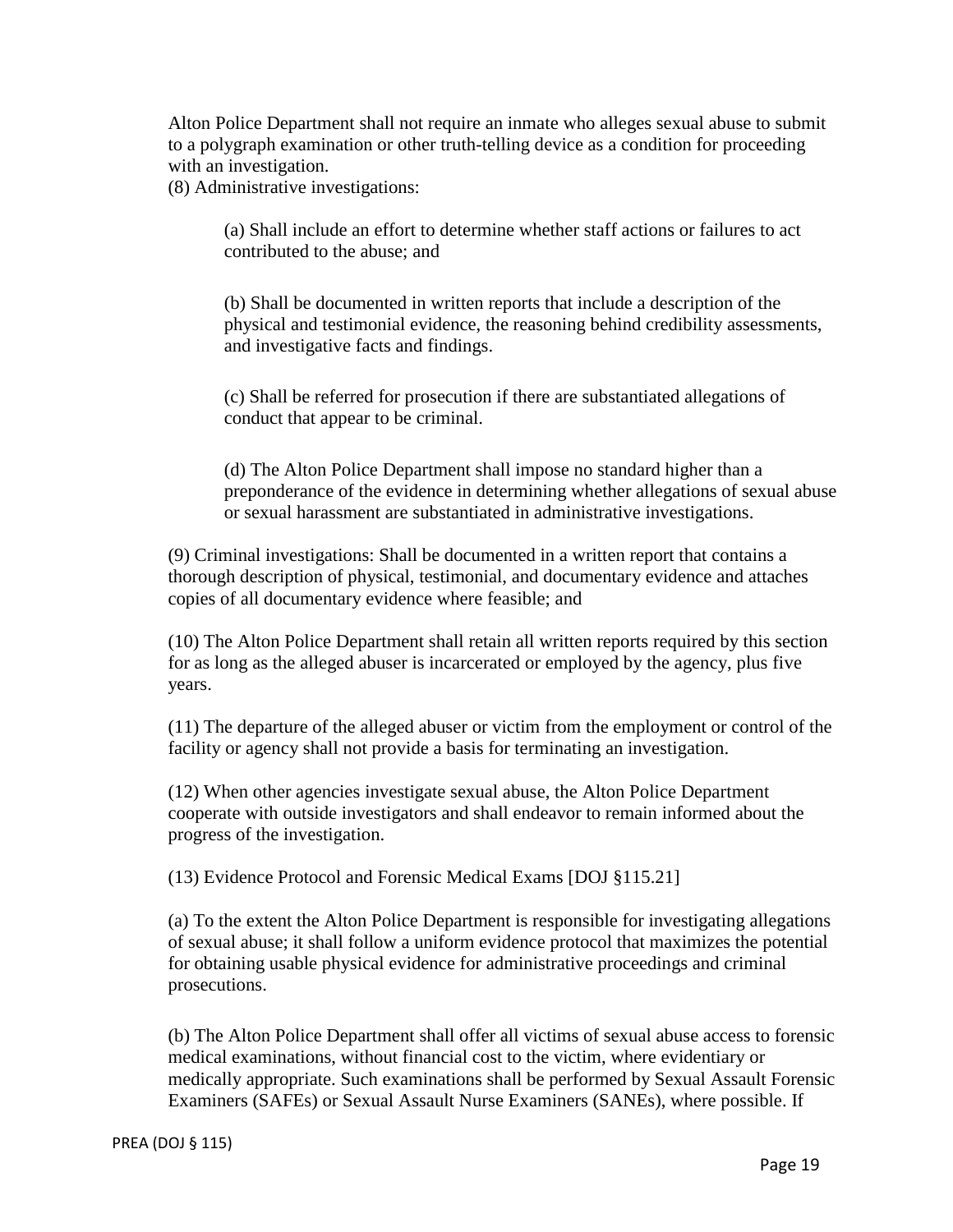SAFEs or SANEs cannot be made available, the examination can be performed by other qualified medical practitioners. The Alton Police Department shall document its efforts to provide SAFEs or SANEs for this purpose.

(c) To the extent the Alton Police Department is not responsible for investigating allegations of sexual abuse; it shall request that the investigating agency follow the requirements of this section.

(14) Following an investigation into an inmate's allegation that he or she suffered sexual abuse, the Alton Police Department shall inform the inmate as to whether the allegation has been determined to be substantiated, unsubstantiated, or unfounded.

(15) If the Alton Police Department did not conduct the investigation, it shall request the relevant information from the investigative agency in order to inform the inmate.

(16) Following an inmate's allegation that a staff member committed sexual abuse against him or her, the Alton Police Department shall subsequently inform the inmate whenever:

(a) The staff member is no longer posted within the inmate's unit;

(b) The staff member is no longer employed at the facility;

(c) The Alton Police Department learns that the staff member has been charged with or indicted on a charge related to sexual abuse within the facility; or

(d) The Alton Police Department learns that the staff member has been convicted on a charge related to sexual abuse within the facility.

(17) Following an inmate's allegation that he or she has been sexually abused by another inmate, the Alton Police Department shall subsequently inform the alleged victim whenever:

(a) The Alton Police Department learns that the alleged abuser has been charged with or indicted on a charge related to sexual abuse within the facility; or

(b) The Alton Police Department learns that the alleged abuser has been convicted on a charge related to sexual abuse within the facility.

All such notifications or attempted notifications shall be documented. The Alton Police Department obligation to report under this standard shall terminate if the inmate is released from the agency's custody. [DOJ § 115.73]

(18) Sexual abuse incident reviews [DOJ § 115.86]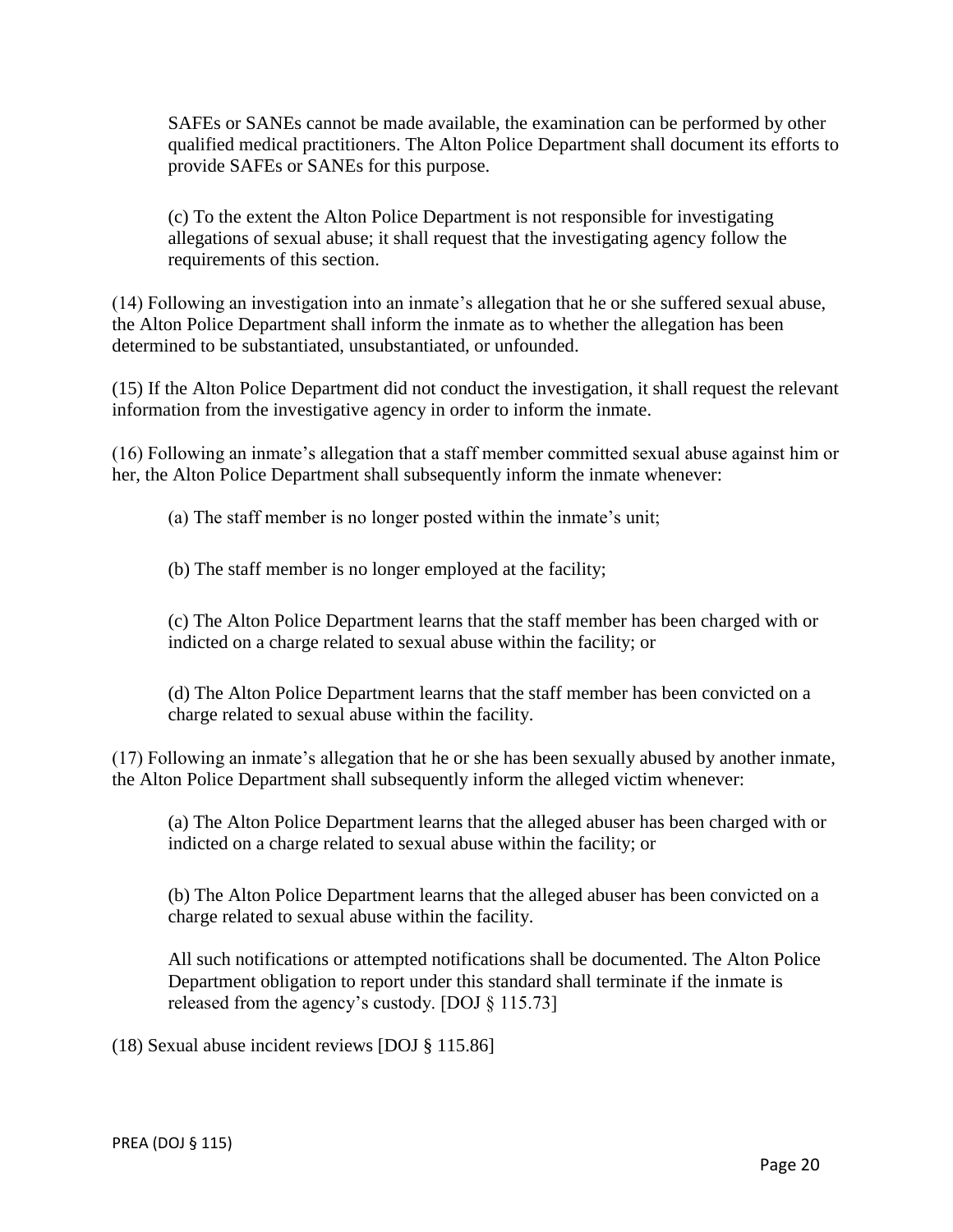(a) The Alton Police Department shall conduct a sexual abuse incident review at the conclusion of every sexual abuse investigation, including where the allegation has not been substantiated, unless the allegation has been determined to be unfounded.

(b) The review shall ordinarily occur within 30 days of the conclusion of the investigation.

(c) The review team shall include upper-level management officials, with input from line supervisors, investigators, and medical or mental health practitioners.

(d) The review team shall:

(d1) Consider whether the allegation or investigation indicates a need to change policy or practice to better prevent, detect, or respond to sexual abuse;

(d2) Consider whether the incident or allegation was motivated by race; ethnicity; gender identity; lesbian, gay, bisexual, transgender, or intersex identification, status, or perceived status; or gang affiliation; or was motivated or otherwise caused by other group dynamics at the facility;

(d3) Examine the area in the facility where the incident allegedly occurred to assess whether physical barriers in the area may enable abuse;

(d4) Assess the adequacy of staffing levels in that area during different shifts;

(d5) Assess whether monitoring technology should be deployed or augmented to supplement supervision by staff; and

(d6) Prepare a report of its findings, including determinations made pursuant to this section, and any recommendations for improvement and submit the report to the facility head and the PREA Coordinator.

(e) The Alton Police Department shall implement the review team's recommendations for improvement, or document its reasons for not doing so.

## **G. Protection from Retaliation [DOJ §115.67]**

(1) The Alton Police Department policy is to protect all inmates and staff who report sexual abuse or sexual harassment or cooperate with sexual abuse or sexual harassment investigations from retaliation by other inmates or staff.

(2) The Alton Police Department shall employ multiple protection measures, such as housing changes or transfers for inmate victims or abusers, removal of alleged staff or inmate abusers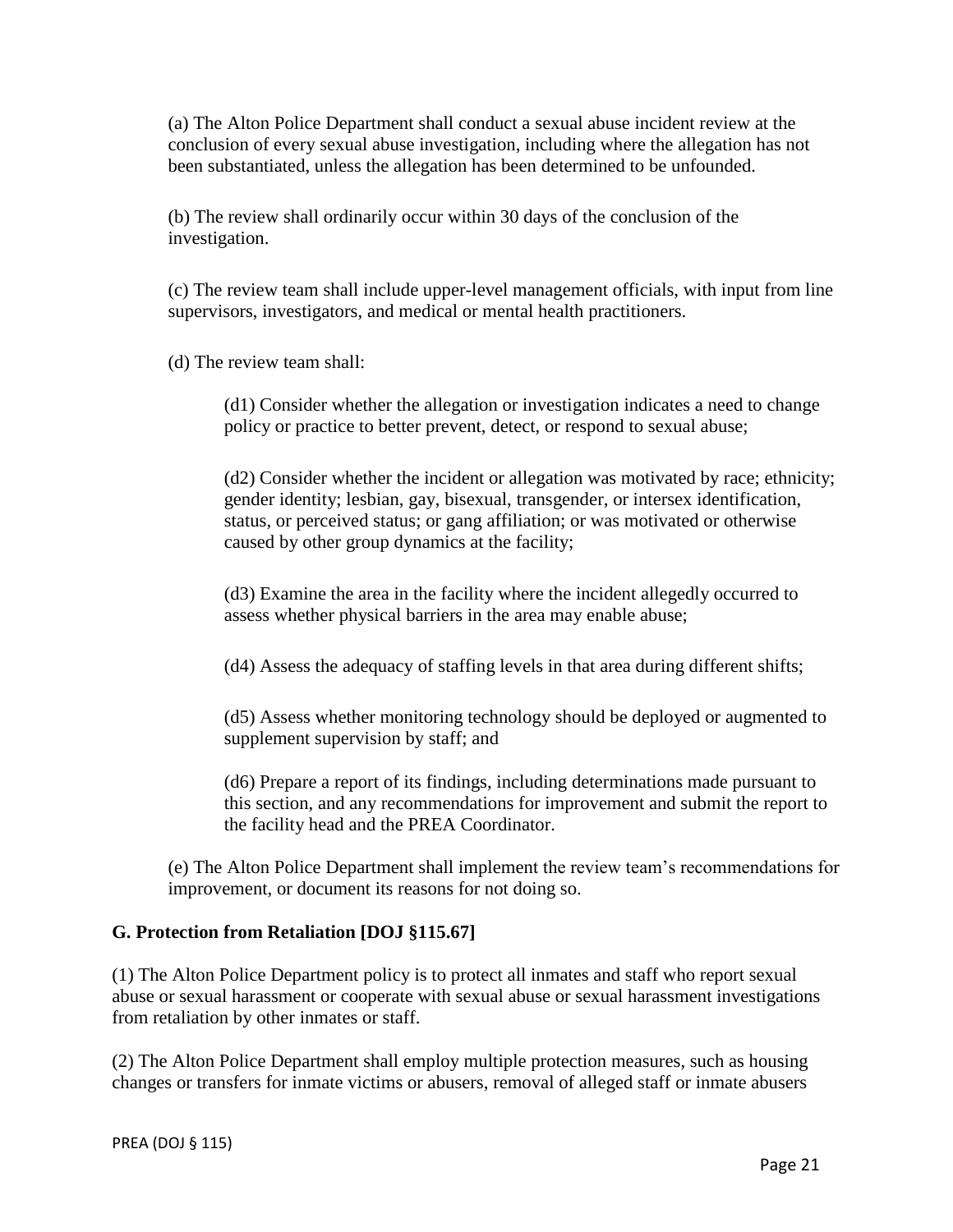from contact with victims, and emotional support services for inmates or staff who fear retaliation for reporting sexual abuse or sexual harassment or for cooperating with investigations.

(3) For at least 90 days following a report of sexual abuse, the Alton Police Department shall monitor the conduct and treatment of inmates or staff who reported sexual abuse, and of inmates who were reported to have suffered sexual abuse, to see if there are changes that may suggest possible retaliation by inmates or staff, and shall act promptly to remedy any such retaliation.

The Alton Police Department shall continue such monitoring beyond 90 days if the initial monitoring indicates an ongoing need. Monitoring shall include:

- (a) Periodic in-person conversations with inmates and/or staff;
- (b) Review of disciplinary incidents involving inmates;
- (c) Review of housing or program changes; and
- (d) Review of negative performance reviews or reassignments of staff.

(4) Any use of segregated housing to protect an inmate who is alleged to have suffered sexual abuse shall be subject to the same requirements that are discussed above in Section 4.G(3) (Protective Custody).

#### **H. Sanctions for Individuals Found to have Participated in Sexual Abuse or Harassment**

(1) Disciplinary Sanctions for Staff [DOJ Standards §115.76]

(a) Staff shall be subject to disciplinary sanctions up to and including termination for violating agency sexual abuse or sexual harassment policies.

(b) Termination shall be the presumptive disciplinary sanction for staff who have engaged in sexual abuse.

(c) Disciplinary sanctions for violations of the Alton Police Department policies relating to sexual abuse or sexual harassment shall be commensurate with the nature and circumstances of the acts committed, the staff member's disciplinary history, and the sanctions imposed for comparable offenses by other staff with similar histories.

(d) All terminations for violations of agency sexual abuse or sexual harassment policies, or resignations by staff who would have been terminated if not for their resignation, shall be reported to law enforcement agencies, unless the activity was clearly not criminal, and to any relevant licensing bodies.

(2) Corrective Action for Contractors and Volunteers [§115.77]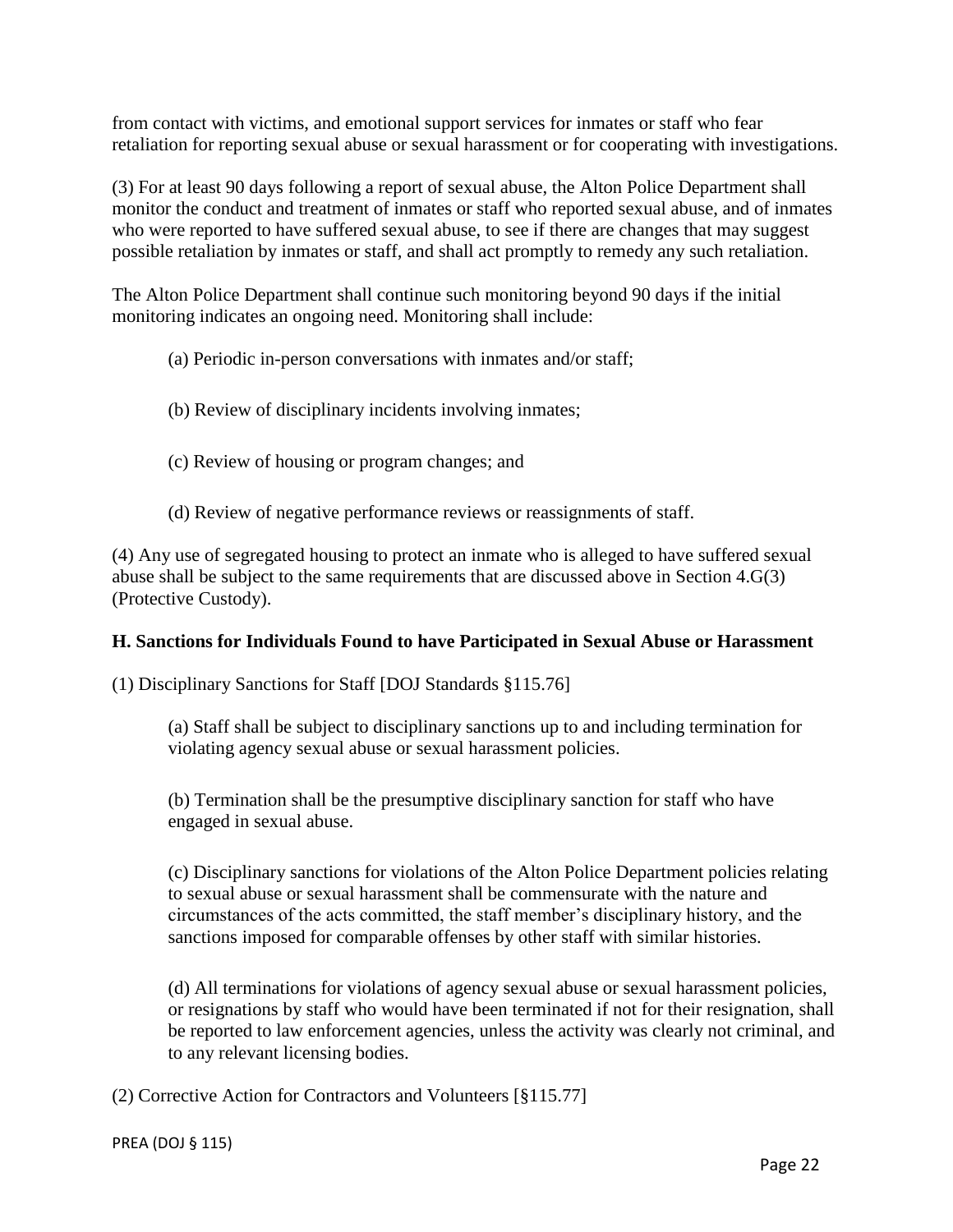(a) Any contractor or volunteer who engages in sexual abuse shall be prohibited from contact with inmates and shall be reported to law enforcement agencies, unless the activity was clearly not criminal, and to relevant licensing bodies.

(b) The facility shall take appropriate remedial measures, and shall consider whether to prohibit further contact with inmates, in the case of any other violation of the Alton Police Department sexual abuse or sexual harassment policies by a contractor or volunteer.

(3) Disciplinary Sanctions for Inmates [DOJ Standards §115.78]

(a) Inmates shall be subject to disciplinary sanctions pursuant to a formal disciplinary process following an administrative finding that the inmate engaged in inmate-on-inmate sexual abuse or following a criminal finding of guilt for inmate-on-inmate sexual abuse.

(b) Sanctions shall be commensurate with the nature and circumstances of the abuse committed, the inmate's disciplinary history, and the sanctions imposed for comparable offenses by other inmates with similar histories.

(c) The disciplinary process shall consider whether an inmate's mental disability or mental illness contributed to his or her behavior when determining what type of sanction, if any, should be imposed.

(d) If the facility offers therapy, counseling, or other interventions designed to address and correct underlying reasons or motivations for the abuse, the facility shall consider whether to require the offending inmate to participate in such interventions as a condition of access to programming or other benefits.

(e) The Alton Police Department may discipline an inmate for sexual contact with staff only upon a finding that the staff member did not consent to such contact.

(f) For the purpose of disciplinary action, a report of sexual abuse made in good faith based upon a reasonable belief that the alleged conduct occurred shall not constitute falsely reporting an incident, even if an investigation does not establish evidence sufficient to substantiate the allegation.

## **I. Notifying Other Confinement Agencies [DOJ § 115.63]**

(1) Upon the Alton Police Department receiving an allegation that an inmate was sexually abused while confined at another facility, the head of the Alton Police Department shall notify the head of the facility or agency where the alleged abuse occurred.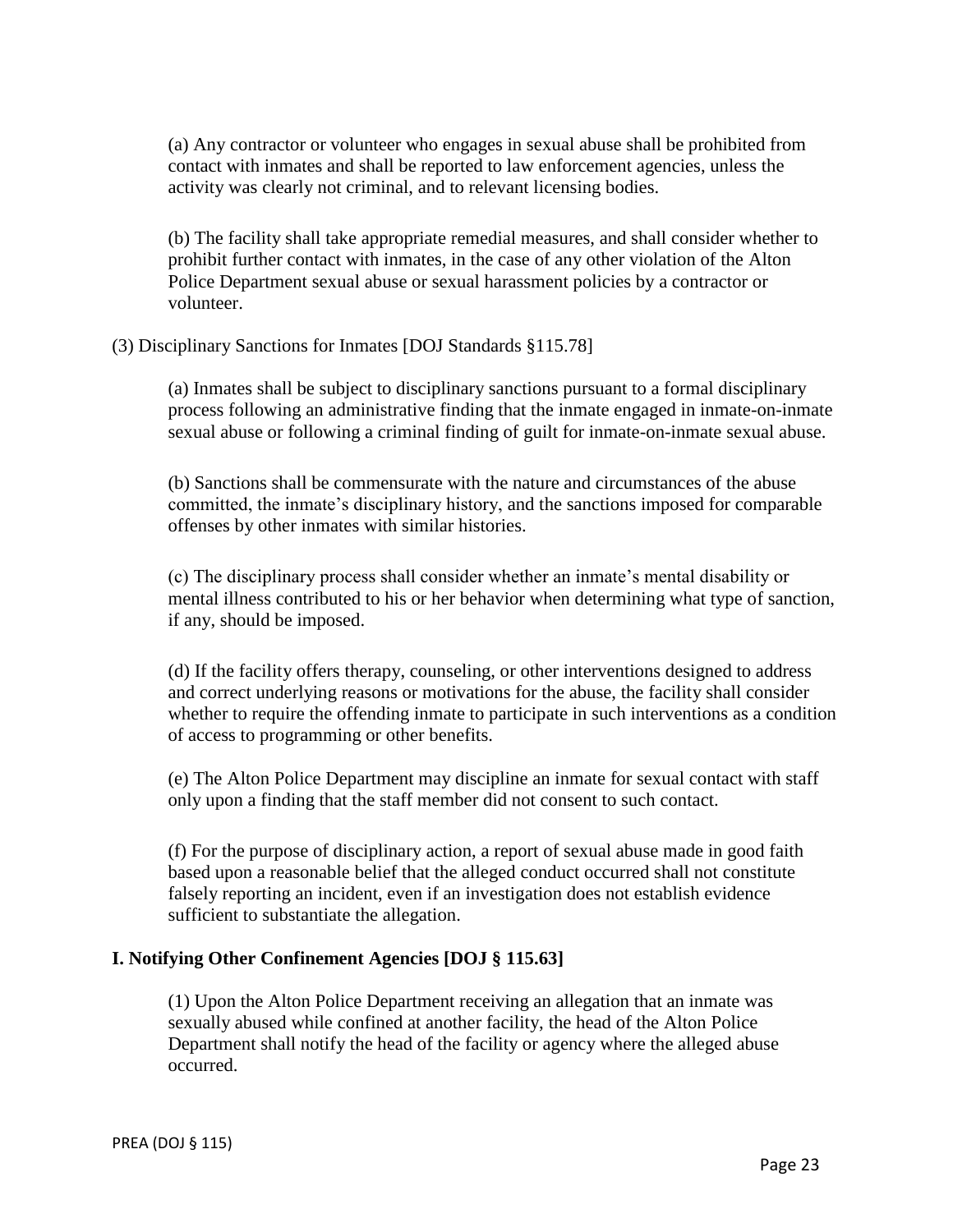(2) Such notification shall be provided as soon as possible, but no later than 72 hours after receiving the allegation.

(3) The Alton Police Department shall document that it has provided such notification.

## **6. TRAINING AND EDUCATION**

The Alton Police Department is committed to communicating to the inmates at its jail, to its employees, and to contractors and volunteers, the following information through the training, education and orientation programs described in this section:

- (1) The Alton Police Department zero tolerance policy;
- (3) The Alton Police Department policies to prevent, detect, and respond to sexual abuse and sexual harassment; and
- (4) Other rights and obligations under this policy.

## **A. Employee Training [DOJ §115.31]**

(1) The Alton Police Department shall train all employees who may have contact with inmates on:

(a) Its zero-tolerance policy for sexual abuse, sexual harassment and retaliation;

(b) How to fulfill their responsibilities regarding prevention, detection, reporting, and response to sexual abuse and sexual harassment;

(c) Inmates' right to be free from sexual abuse and sexual harassment;

(d) The right of inmates and employees to be free from retaliation for reporting sexual abuse and sexual harassment;

(e) The dynamics of sexual abuse and sexual harassment in confinement;

- (f) The common reactions of sexual abuse and sexual harassment victims;
- (g) How to detect and respond to signs of threatened and actual sexual abuse;

(h) How to avoid inappropriate relationships with inmates;

(i) How to communicate effectively and professionally with inmates, including lesbian, gay, bisexual, transgender, intersex, or gender nonconforming inmates;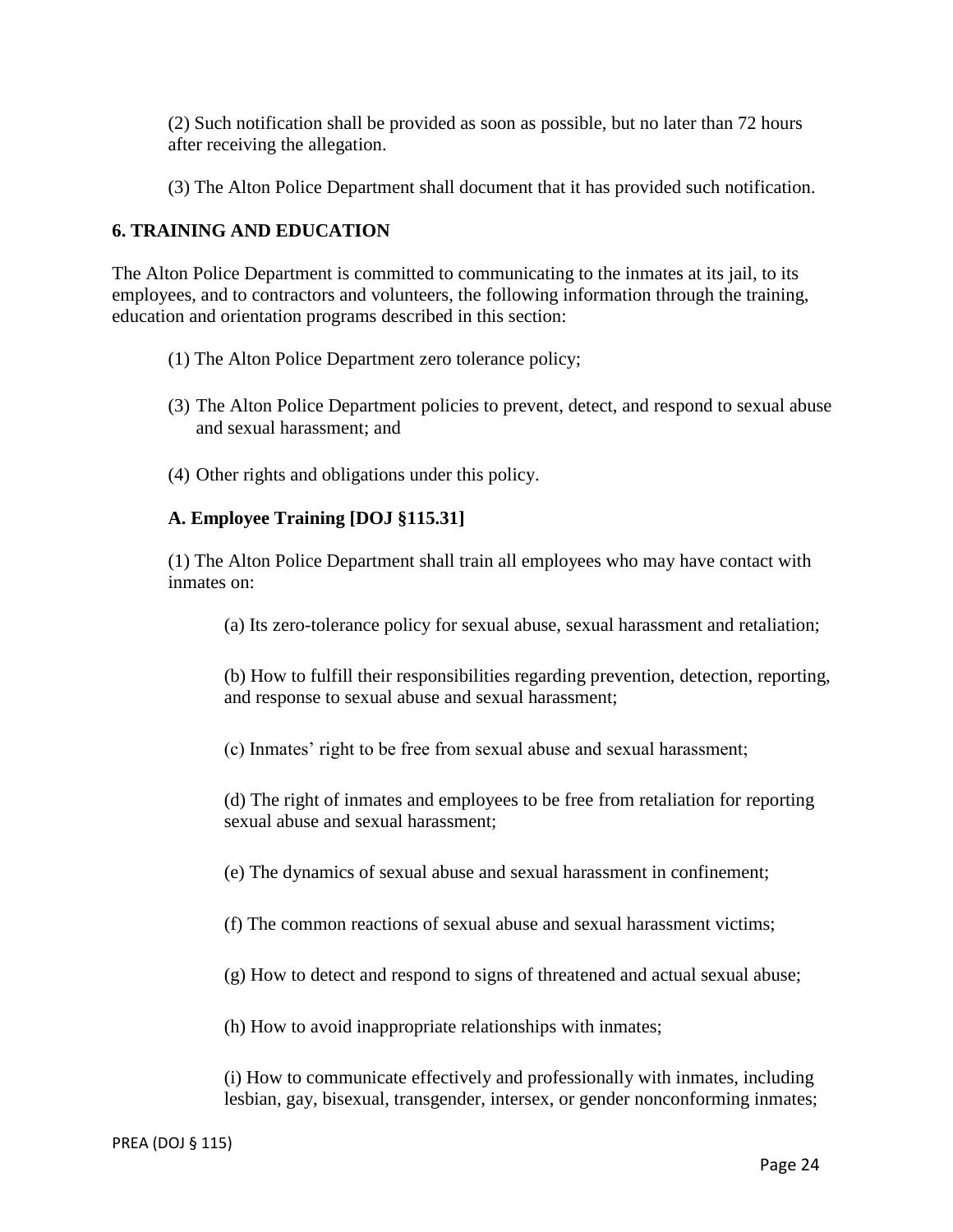(j) How to comply with relevant laws related to mandatory reporting of sexual abuse to outside authorities.

(2) Security staff employees shall be trained in how to conduct cross-gender pat-down searches, and how to conduct searches of transgender and intersex inmates, in a professional and respectful manner, and in the least intrusive manner possible, consistent with security needs.

(3) Training shall be tailored to the gender of the inmates at the employee's facility. The employee shall receive additional training if the employee is reassigned from a facility that houses only male inmates to a facility that houses only female inmates, or vice versa.

(4) All current employees shall receive this training, and the Alton Police Department shall provide each employee with refresher training every two years to ensure that all employees know the agency's current sexual abuse and sexual harassment policies and procedures. In years in which an employee does not receive refresher training, the Alton Police Department shall provide refresher information on current sexual abuse and sexual harassment policies.

- (5) All employees will be trained on the proper procedures for securing a crime scene and preserving evidence in exigent circumstances to include:
	- (a) Crime scene security
	- (b) Crime scene log
	- (c) Evidence handling
	- (d) Evidence packaging
	- (e) Chain of custody

## (6) Specialized Training: Investigators [DOJ §115.34]

(a) In addition to the general training provided to all employees, the Alton Police Department shall ensure that, to the extent it conducts sexual abuse investigations; its investigators have received training in conducting such investigations in confinement settings.

(b) Specialized training shall include techniques for interviewing sexual abuse victims, proper use of *Miranda* and *Garrity* warnings, sexual abuse evidence collection in confinement settings, and the criteria and evidence required to substantiate a case for administrative action or prosecution referral.

(7) Specialized Training: Medical and Mental Health Professionals [DOJ § 115.35] the Alton Police Department shall ensure that all full- and part-time medical and mental health care practitioners who work regularly in its facility have been trained in: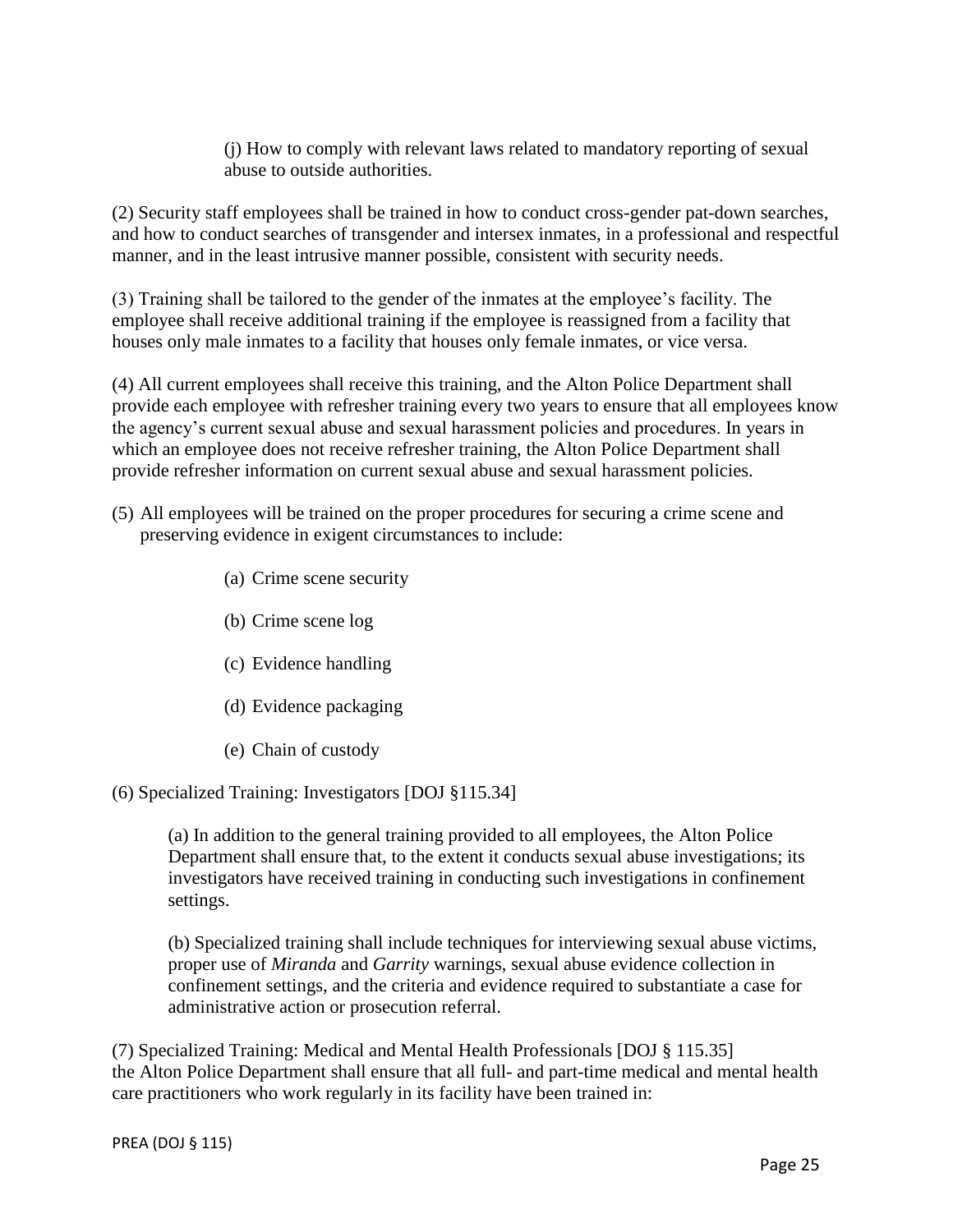(a) How to detect and assess signs of sexual abuse and sexual harassment;

(b) How to preserve physical evidence of sexual abuse;

(c) How to respond effectively and professionally to victims of sexual abuse and sexual harassment; and

(d) How and to whom to report allegations or suspicions of sexual abuse and sexual harassment.

If medical staff employed by the Alton Police Department conduct forensic examinations, such medical staff shall receive the appropriate training to conduct such examinations.

(8) The Alton Police Department shall document, through employee signature or electronic verification, that employees have received and understand the training. In the case of investigators who investigate sexual abuse in the facility, it shall maintain documentation they have completed the required specialized training in sexual abuse investigations. In the case of medical and mental health practitioners, it shall maintain documentation that they have received the specialized training described in this section.

## **B. Inmate Orientation and Education [DOJ §115.33]**

(1) During the intake process, inmates shall receive information explaining the Alton Police Department zero-tolerance policy regarding sexual abuse and sexual harassment and how to report incidents or suspicions of sexual abuse or sexual harassment.

(2) Within 72 hours of intake, the Alton Police Department shall provide comprehensive education to inmates either in person or through video regarding their rights to be free from sexual abuse and sexual harassment and to be free from retaliation for reporting such incidents, and the Alton Police Department policies and procedures for responding to such incidents.

(3) Current inmates shall be educated and receive education upon transfer to a different facility to the extent that the policies and procedures of the inmate's new facility differ from those of the previous facility.

(4) The Alton Police Department shall provide inmate education in formats accessible to all inmates, including those who are limited English proficient, deaf, visually impaired, or otherwise disabled, as well as to inmates who have limited reading skills.

(5) The Alton Police Department shall maintain documentation of inmate participation in these education sessions.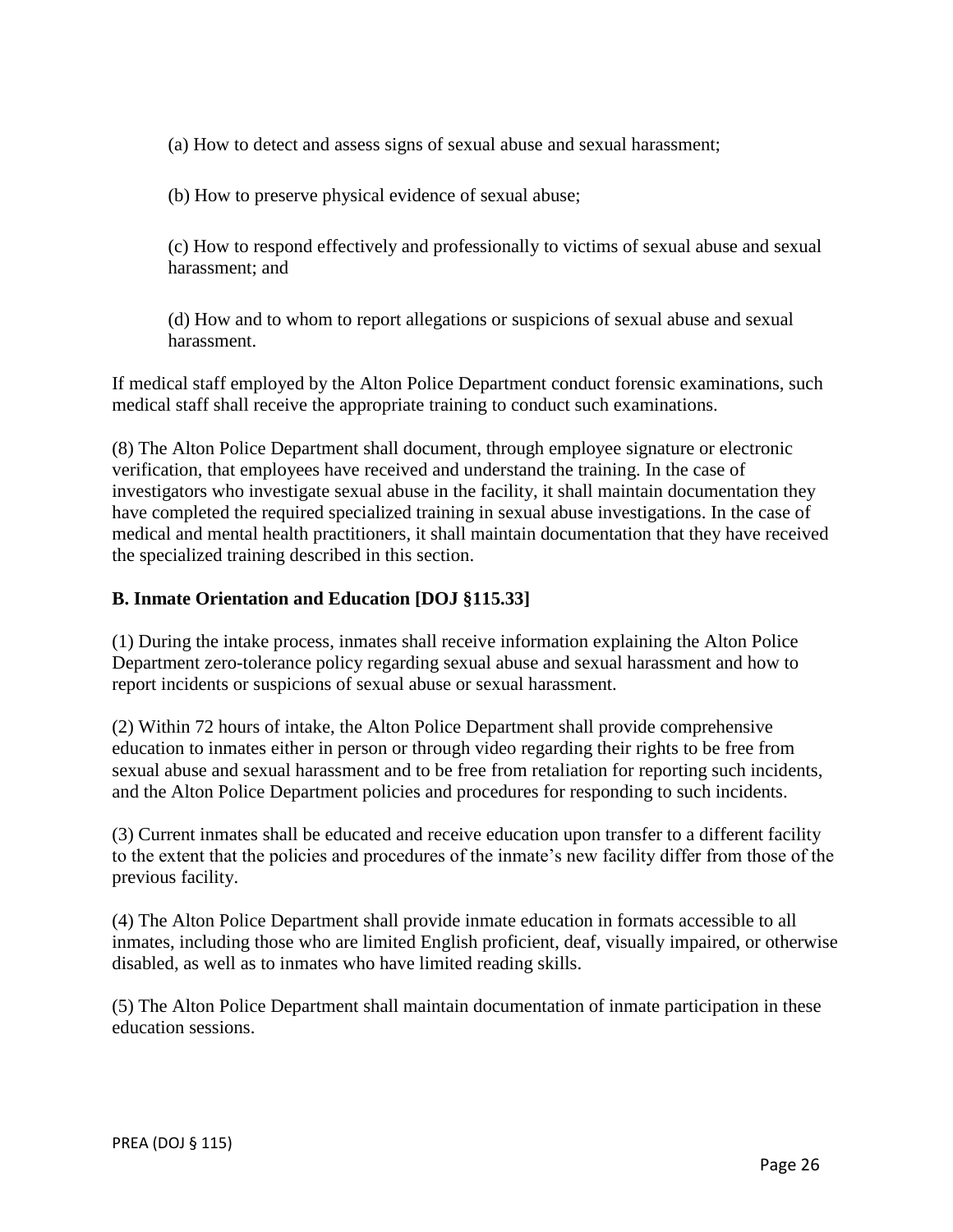(6) In addition to providing such education, the Alton Police Department shall ensure that key information is continuously and readily available or visible to inmates through posters, inmate handbooks, or other written formats.

## **C. Volunteer and Contractor Training** [DOJ § 115.32]

(1) The Alton Police Department shall ensure that all volunteers and contractors who have contact with inmates have been trained on their responsibilities under the Alton Police Department sexual abuse and sexual harassment prevention, detection, and response policies and procedures.

(2) The level and type of training provided to volunteers and contractors shall be based on the services they provide and the level of contact they have with inmates, but all volunteers and contractors who have contact with inmates shall be notified of The Alton Police Department's zero-tolerance policy regarding sexual abuse and sexual harassment and how to report such incidents.

(3) The Alton Police Department shall maintain documentation confirming that volunteers and contractors understand the training they have received.

## **VII. Data Collection and Review [DOJ §§ 115.87- 89]**

## **A. Data Collection [DOJ § 115.87]**

(1) The Alton Police Department shall collect accurate, uniform data for every allegation of sexual abuse at facilities under its direct control using a standardized instrument and set of definitions.

(2) The Alton Police Department shall aggregate the incident-based sexual abuse data at least annually.

(3) The incident-based data collected shall include, at a minimum, the data necessary to answer all questions from the most recent version of the Survey of Sexual Violence conducted by the Department of Justice.

(4) The Alton Police Department shall maintain, review, and collect data as needed from all available incident-based documents, including reports, investigation files, and sexual abuse incident reviews.

(5) The Alton Police Department shall also obtain incident-based and aggregated data from every private facility with which it contracts for the confinement of its inmates.

(6) Upon request, the Alton Police Department shall provide all such data from the previous calendar year to the Department of Justice no later than June 30.

## **B. Data Review for Corrective Action [DOJ § 115.88]**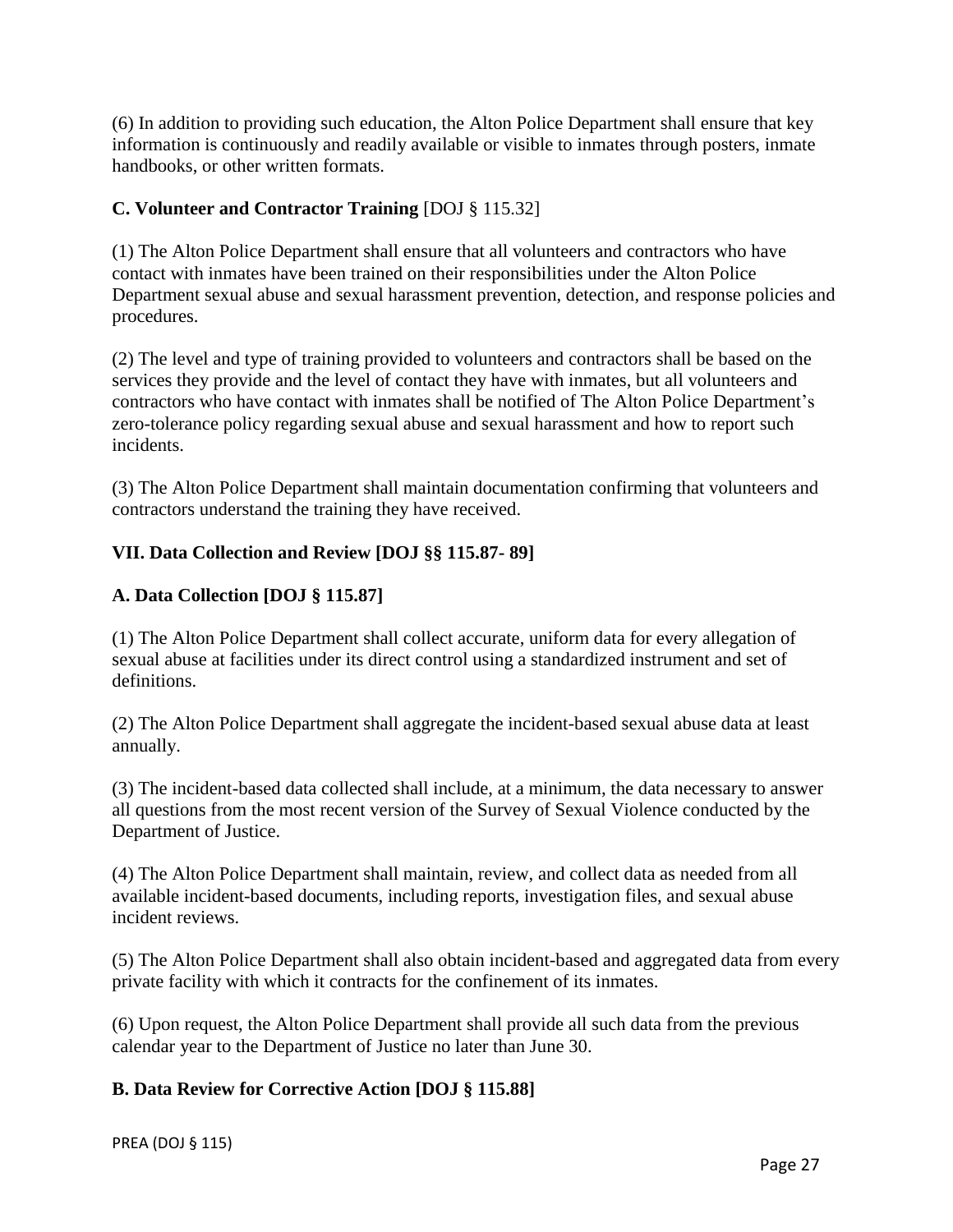(1) The Alton Police Department shall review data collected and aggregated pursuant to Section 7. A. (Data Collection) above in order to assess and improve the effectiveness of its sexual abuse prevention, detection, and response policies, practices, and training, including by:

(a) Identifying problem areas;

(b) Taking corrective action on an ongoing basis; and

(c) Preparing an annual report of its findings and corrective actions for each facility, as well as the agency as a whole.

(2) Such report shall include a comparison of the current year's data and corrective actions with those from prior years and shall provide an assessment of the Alton Police Department progress in addressing sexual abuse.

(3) The Alton Police Department report shall be approved by the Alton Police Department head and made readily available to the public through its website or, if it does not have one, through other means.

(4) The Alton Police Department may redact specific material from the reports when publication would present a clear and specific threat to the safety and security of a facility, but shall indicate the nature of the material redacted.

## **C. Data Storage, Publication, and Destruction [DOJ § 115.89]**

(1) The Alton Police Department shall ensure that data collected pursuant to Section 7. A. are securely retained.

(2) The Alton Police Department shall make all aggregated sexual abuse data, from facilities under its direct control and private facilities with which it contracts, readily available to the public at least annually through its website or, if it does not have one, through other means.

(3) Before making aggregated sexual abuse data publicly available, the Alton Police Department shall remove all personal identifiers.

(4) The Alton Police Department shall maintain sexual abuse data collected pursuant to Section 7. A. for at least 10 years after the date of the initial collection unless Federal, State, or local law requires otherwise.

## **VIII. Collective Bargaining Agreements [DOJ § 115.66]**

A. The Alton Police Department or any governmental entity responsible for collective bargaining on the Alton Police Department behalf shall not enter into or renew any collective bargaining agreement or other agreement that limits the Alton Police Department ability to remove alleged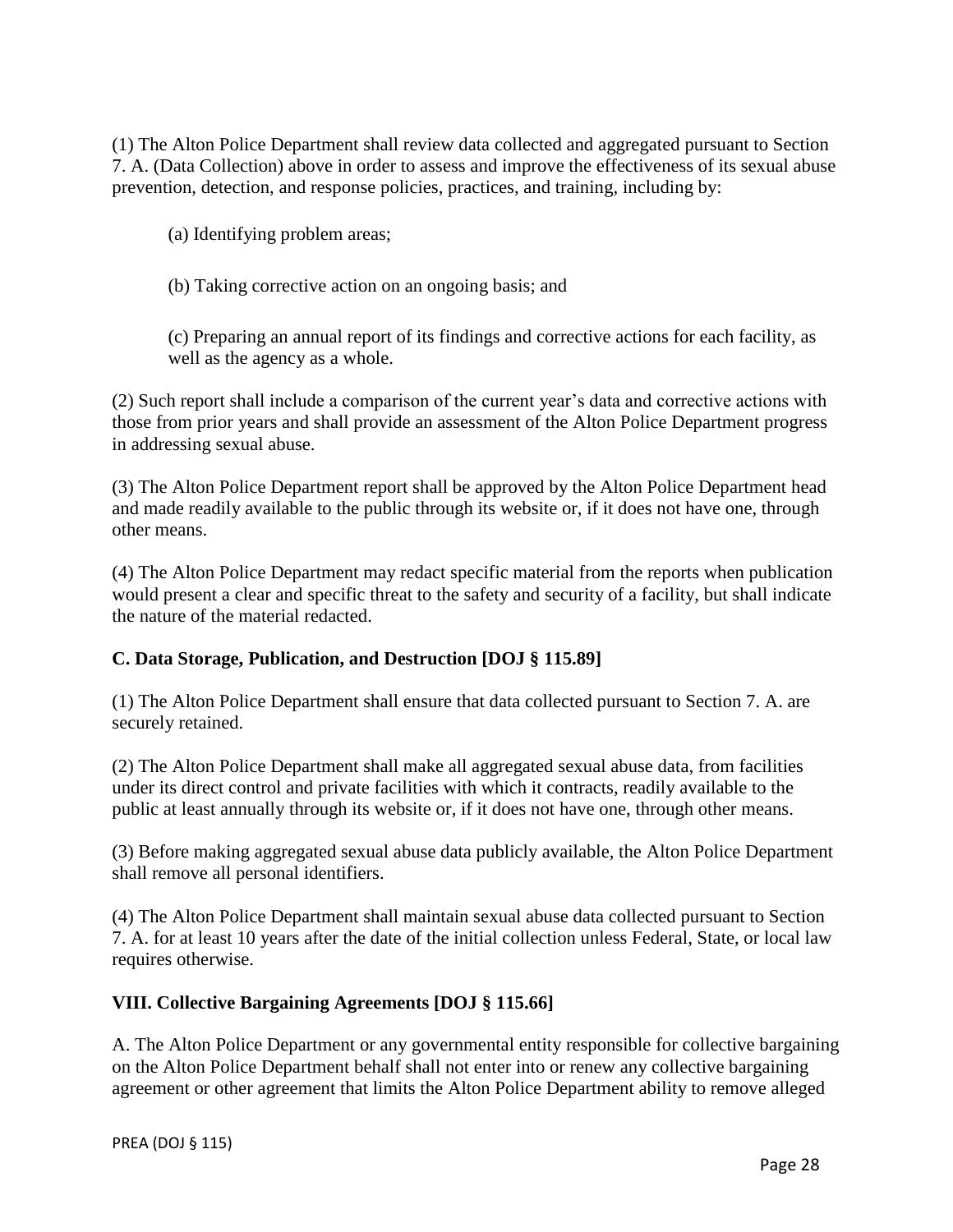staff sexual abusers from contact with any inmates pending the outcome of an investigation or a determination of whether and to what extent discipline is warranted.

B. Nothing in this section shall restrict the Alton Police Department entering into or renewing agreements that govern:

(1) The conduct of the disciplinary process, as long as such agreements are not inconsistent with the provisions in this policy relating to the standard of evidence for substantiating allegations of sexual abuse/harassment in Section 5. F. (Investigation of Incidents) and disciplinary sanctions for staff in Section V.H. (Sanctions Against Abusers When Allegations are Substantiated); or

(2) Whether a no-contact assignment that is imposed pending the outcome of an investigation shall be expunged from or retained in the staff member's personnel file following a determination that the allegation of sexual abuse is not substantiated.

#### **IX. Auditing and Corrective Action [DOJ § 115.401-405]**

#### **A. Frequency and Scope of Audits [DOJ § 115.401]**

(1) During the three-year period starting on August 20, 2013, and during each three-year period thereafter, the Alton Police Department shall ensure that each facility operated by the agency, or by a private organization on behalf of the agency, is audited at least once.

(2) During each one-year period starting on August 20, 2013, the Alton Police Department shall ensure that at least one-third of each facility type operated by the agency, or by a private organization on behalf of the agency, is audited.

(3) The Alton Police Department shall bear the burden of demonstrating compliance with the standards.

(4) The Alton Police Department shall permit the auditor to:

(a) Review all relevant agency-wide policies, procedures, reports, internal and external audits, and accreditations for each facility;

(b) Request and receive copies of any relevant documents (including electronically stored information).

(c) Conduct private interviews with inmates.

(5) The Alton Police Department shall make available to the auditor, at a minimum:

(a) A sampling of relevant documents and other records and information for the most recent one-year period;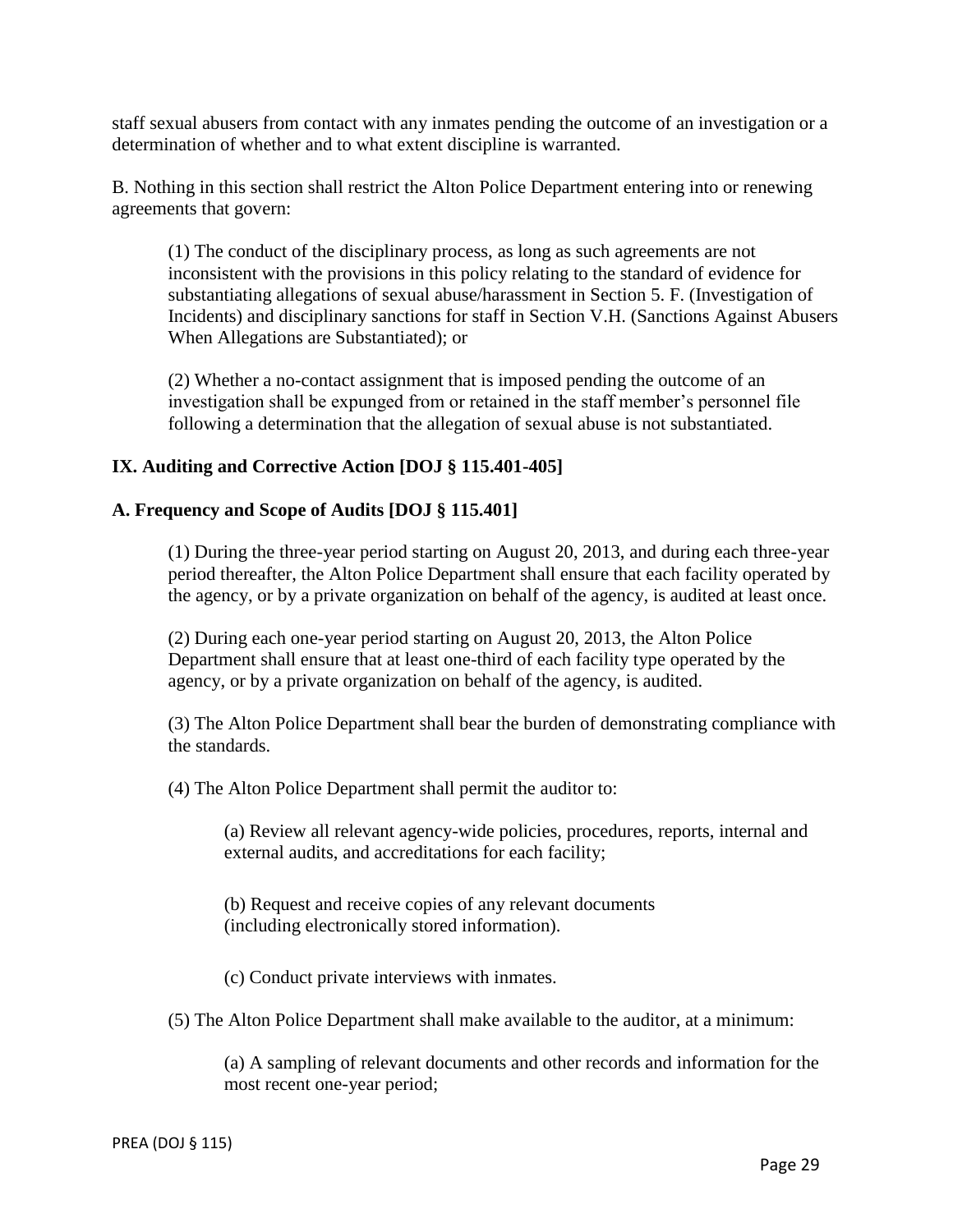(b) A sampling of any available videotapes and other electronically available data that may be relevant to the provisions being audited.

(6) The Alton Police Department shall ensure the auditor has access to all areas of the audited facilities.

(7) The Alton Police Department shall cooperate with the auditor to ensure a representative sample of inmates and of staff, supervisors, and administrators can be interviewed by the auditor.

(8) The Alton Police Department shall ensure at least one way for inmates to send confidential information or correspondence to the auditor in the same manner as if they were communicating with legal counsel.

#### **B. Auditor Qualifications [DOJ § 115.402]**

(1) The Alton Police Department shall ensure that audits are conducted by a qualified auditor, which includes:

(a) A member of a correctional monitoring body that is not part of, or under the authority of, the Alton Police Department;

(b) A member of an auditing entity such as an inspector general's or ombudsperson's office that is external to the agency; or

(c) Other outside individuals with relevant experience.

(2) All auditors shall be certified by the Department of Justice.

(3) No audit shall be conducted by an auditor who has received financial compensation from the Alton Police Department, except for compensation received for conducting prior PREA audits, within the three years prior to the agency's retention of the auditor.

(4) The Alton Police Department shall not employ, contract with, or otherwise financially compensate the auditor for three years subsequent to the Alton Police Department retention of the auditor, with the exception of contracting for subsequent PREA audits.

#### **C. Audit Contents and Findings [DOJ § 115.403]**

(1) Each audit shall include a certification by the auditor that no conflict of interest exists with respect to his or her ability to conduct an audit of the agency under review.

(2) Audit reports shall state whether agency-wide policies and procedures comply with relevant PREA standards.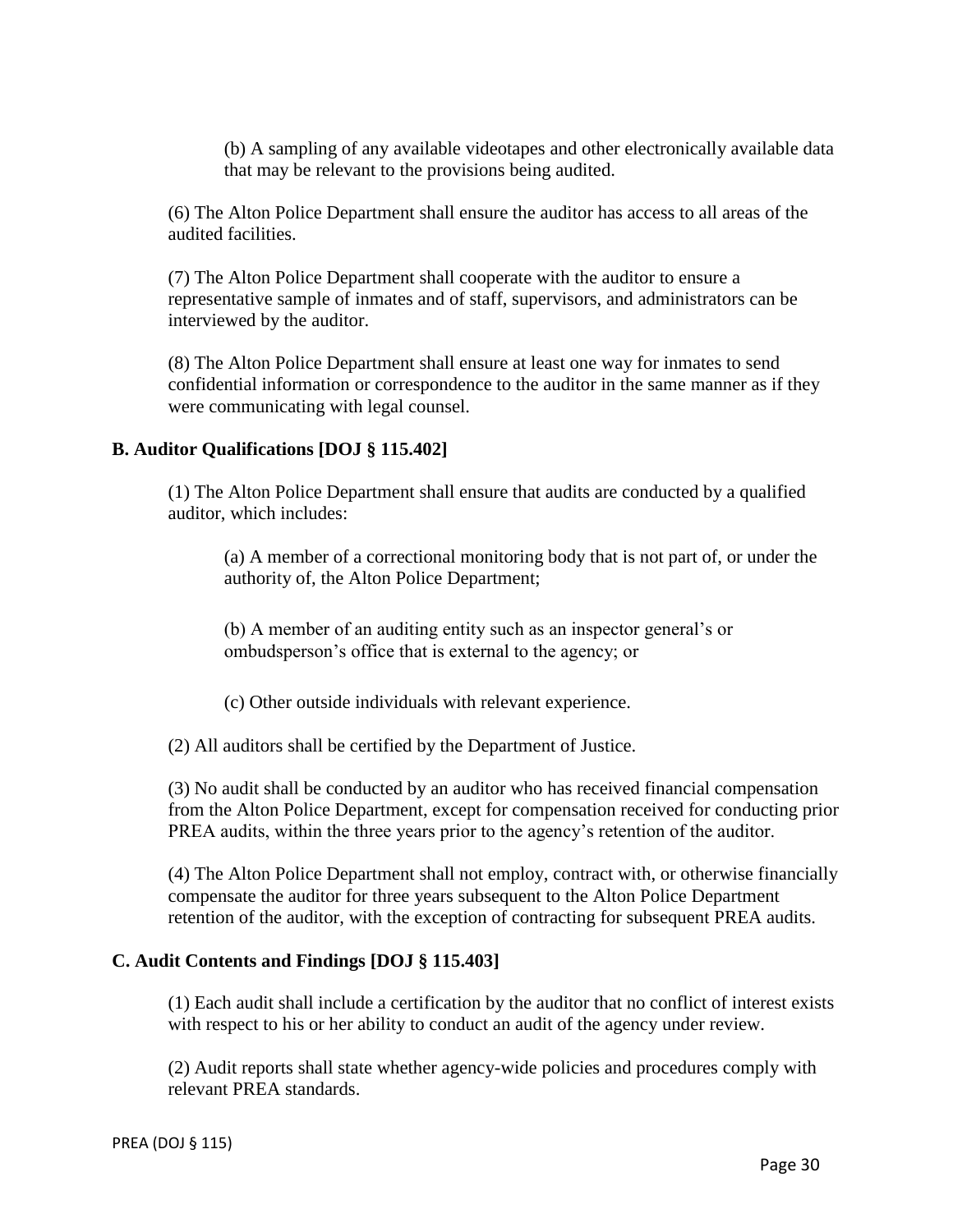(3) For each PREA standard, the auditor shall determine whether the audited facility reaches one of the following findings:

(a) Exceeds Standard (substantially exceeds requirement of standard);

(b) Meets Standard (substantial compliance; complies in all material ways with the standard for the relevant review period);

(c) Does Not Meet Standard (requires corrective action)

(4) The audit summary shall indicate, among other things, the number of provisions the facility has achieved at each grade level.

(5) Audit reports shall describe the methodology, sampling sizes, and basis for the auditor's conclusions with regard to each standard provision for each audited facility, and shall include recommendations for any required corrective action.

(6) The Alton Police Department shall ensure that the auditor's final report is published on the Alton Police Department website, or is otherwise made readily available to the public.

## **D. Audit Corrective Action Plan [DOJ § 115.404]**

(1) A finding of "Does Not Meet Standard" with one or more standards shall trigger a 180-day corrective action period.

(2) The auditor and the Alton Police Department shall jointly develop a corrective action plan to achieve compliance.

(3) The auditor shall take necessary and appropriate steps to verify implementation of the corrective action plan, such as reviewing updated policies and procedures or re-inspecting portions of a facility.

(4) After the 180-day corrective action period ends, the auditor shall issue a final determination as to whether the facility has achieved compliance with those standards requiring corrective action.

(5) If the Alton Police Department does not achieve compliance with each standard, it may request a subsequent audit once it believes that is has achieved compliance.

## **E. Audit Appeals [DOJ § 115.405]**

(1) The Alton Police Department may lodge an appeal with the Department of Justice regarding any specific audit finding that it believes to be incorrect.